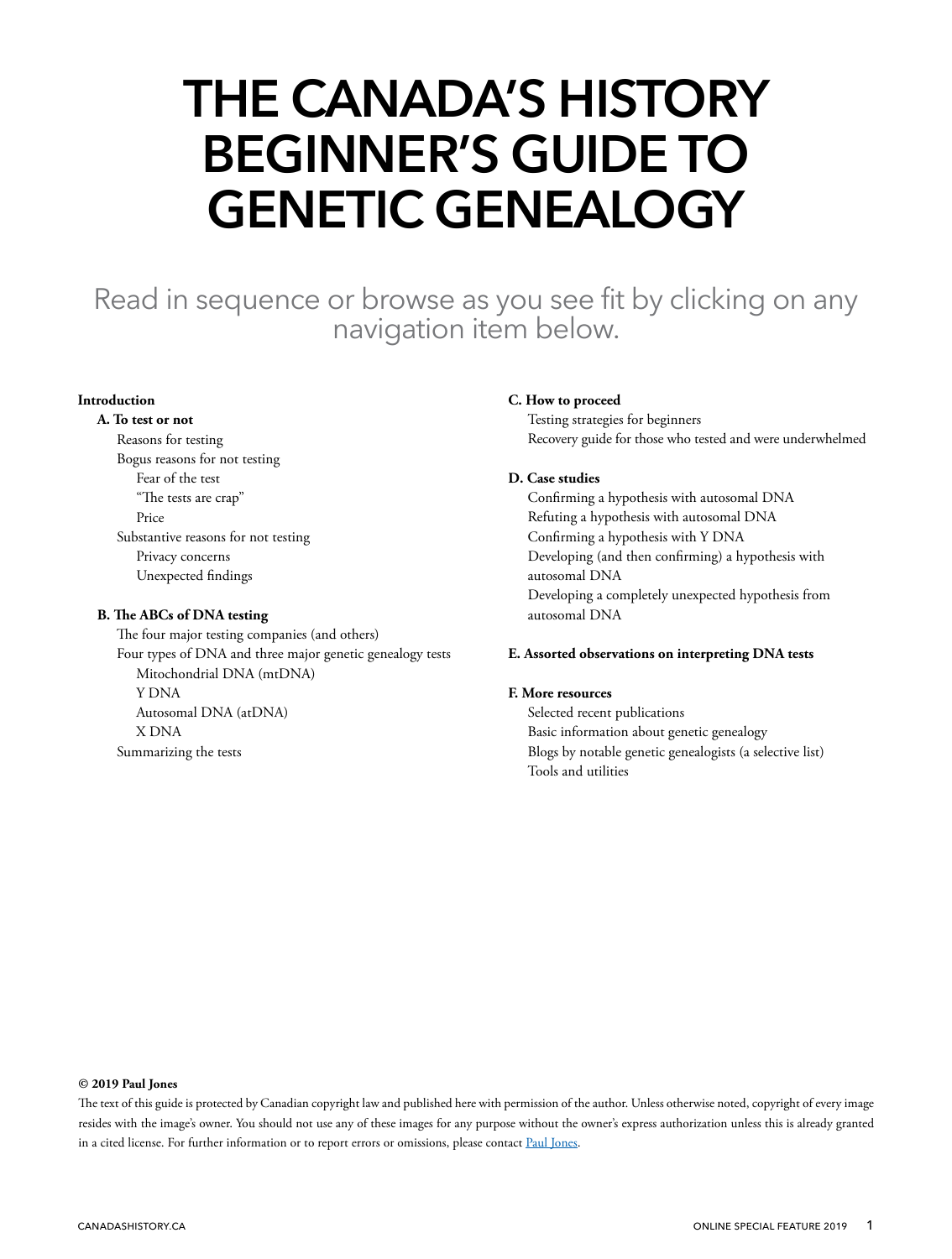# <span id="page-1-0"></span>Introduction

The "bestest best boy in the land" recently had his DNA tested. It turns out he's a beagle mix with a gazillion undifferentiated hound varieties—basically a nose on legs.

Is DNA testing a gimmick or the real deal? That's the question most often put these days to experienced genealogists by members of the interested public, e.g. the readers of *Canada's History* magazine and of this website. Even dogs are doing it. Should you?

This online guide seeks to show when and how DNA testing might work for you—and why it might not.

We'll cover the basic science and the available tests. We'll review a set of testing strategies for beginners and a recovery guide for those who've already tested and were underwhelmed. Most importantly, we'll see tests in action in a series of case studies. And because there's way more to know than this guide can address, we'll offer plenty of suggestions, many online, for reference and further guidance.



DNA enthusiast, nose on legs and bestest best boy in the land. (Photo: Paul Jones)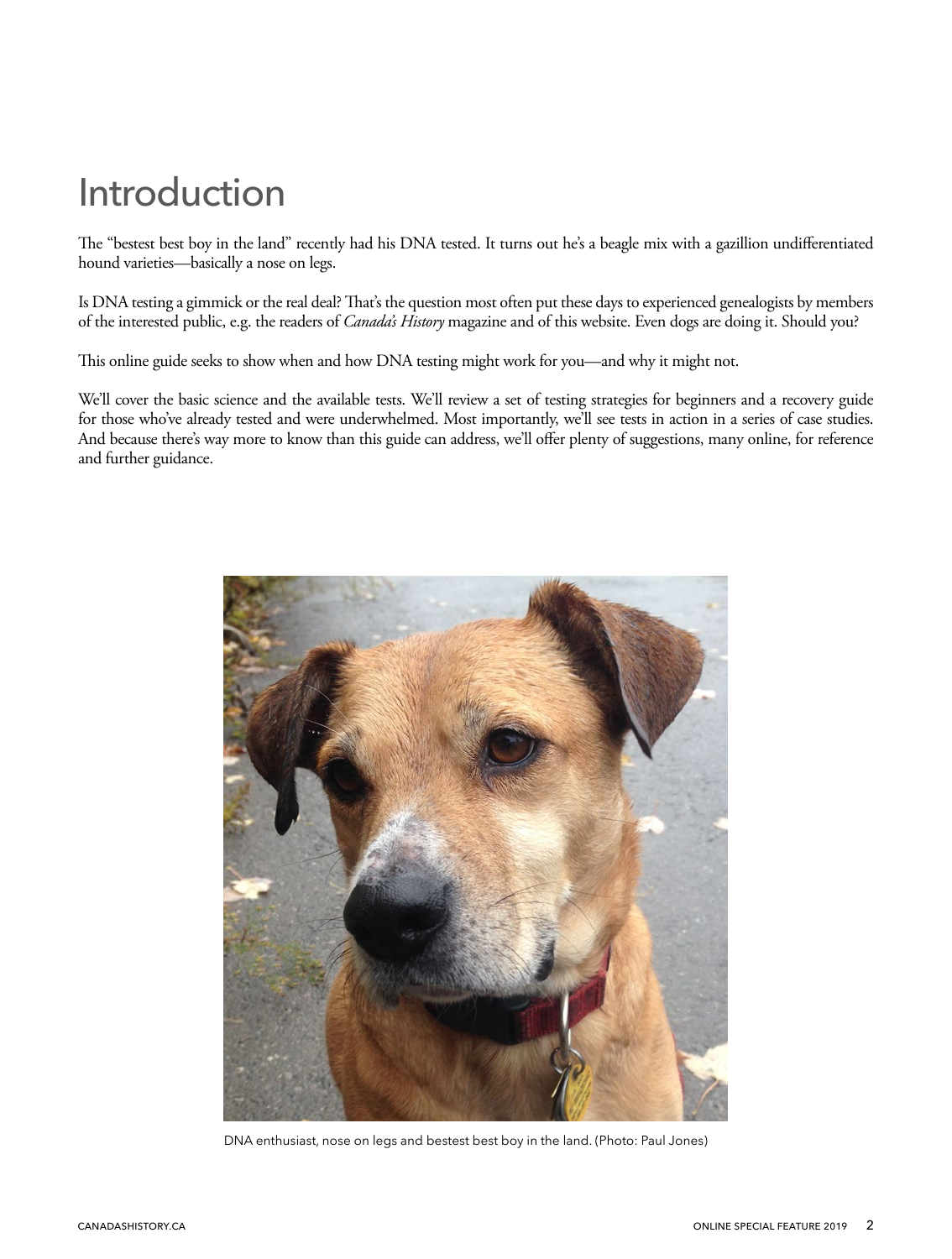# <span id="page-2-0"></span>A. To test or not

## Reasons for testing

People test their DNA for many reasons. This field in its entirety is called "consumer genomics."

Some just want to contribute to scientific knowledge. Others have questions about their genetic predisposition to various diseases or conditions. These interests fall outside the scope of this guide.

Rather, we'll focus on those who wish to use DNA to learn more about their extended families, both ancestors and relatives living today. This field is known as "genetic genealogy."

Some genetic genealogy testers simply wish to explore their regional, ethnic or national origins. Please see [here](#page-3-0) for a discussion of the options for, and limitations inherent in, this "admixture" or "biogeographical ancestry" analysis.

Mostly though, this guide deals with how a tester can use DNA to help identify elusive ancestors, as well as distant and mostly unknown living cousins. The researcher's need might be as pressing as that of an adoptee seeking a biological parent while there's still time, or as frivolous as someone hoping to confirm a family story about a distinct connection to nobility. Read these [case studies](#page-13-0) to see DNA testing in action.

There are some occasions when DNA testing may provide the only practical avenue of genealogical research, e.g. if records were never kept or were later destroyed. For example, any African American or Indigenous North American can expect to find only spotty records of their ancestors in colonial times and virtually none beforehand. And for people subject to comprehensive record-keeping, there's no guarantee documents have survived to the present day, viz. Ireland pre-1922.

Even if you have a well-documented family tree, bear in mind that DNA confirmation of your conjectures may carry even more weight with family and friends. Rightly or wrongly, people may shrug off archival findings while hailing DNA evidence.

Indeed, most experienced genealogists would regard a research project as inadequate if it did not incorporate pertinent and feasible DNA testing. The benchmark of acceptability is the Genealogical Proof Standard, and its provisions require "a reasonably exhaustive" review of all relevant sources. Today, that would include DNA testing for many if not most problems.

## Bogus reasons for not testing

First, let's dismiss three bogus reasons for not testing.

## Why seek lost cousins?

There are many reasons you might want to seek living cousins with whom you and your immediate family are not in touch. Here are a few of them:

- to satisfy your curiosity about other lines of the family
- to gather information about your common ancestors and relatives
- to find family memorabilia or photos, or to find a more appropriate home for those that you have
- to hear, or gain a different perspective on, family stories
- to organize a family reunion
- to reunite families, e.g. adoptees
- to build a medical pedigree
- to seek compatible organ donors
- to locate heirs

For more information on *why* you might want to seek lost cousins, see [this column](https://www.canadashistory.ca/explore/genealogy/roots-combing-for-cousins), which ran in *Canada's History*  in 2011. And for suggestions as to *how* to find them, read [this column](https://www.canadashistory.ca/explore/genealogy/roots-finding-family) from 2013.

#### Fear of the test

No, the tests are not invasive or painful. No one will be drawing your blood. You can spit into a tube or swab your cheek in the privacy of your own bathroom. Instructions are straightforward. More than 20 million people have successfully taken a test. You can too.

#### "The tests are crap"

And, no, the tests are not "crap." Quality control is not an issue with the major testing companies. Anyone expressing a contrary opinion likely falls into one of these categories:

- someone who tested with a company offering outdated technology or shady business practices, i.e., not those discussed in this Guide
- someone in denial about some aspect of their findings
- a journalist or similar self-appointed guardian of the public good seeking to make a name or a buck by promulgating a provocative or sensationalistic narrative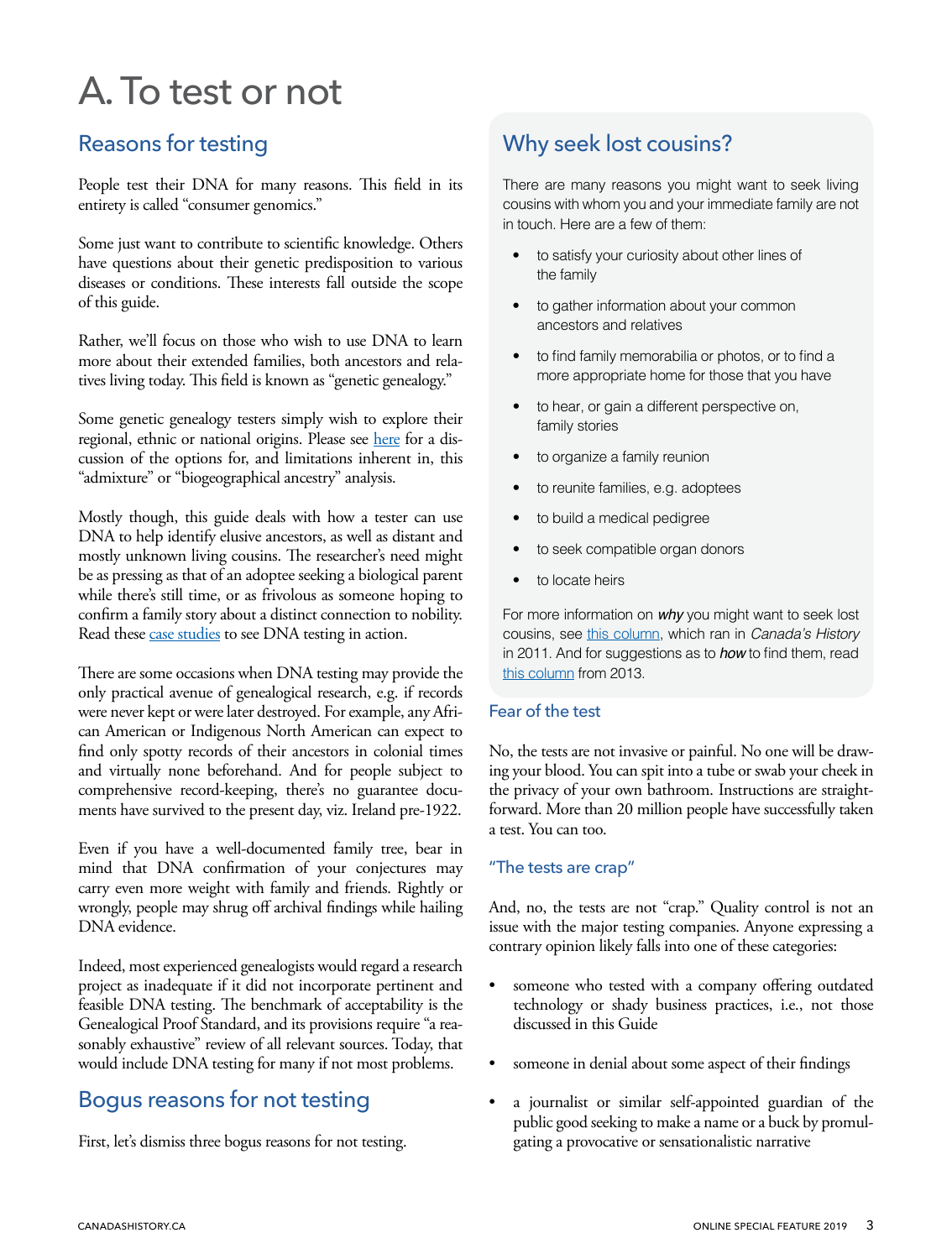#### <span id="page-3-0"></span>**Price**

The Human Genome Project (1990–2003) cost US \$2.7 billion. Today you can have your whole genome sequenced for under a thousand dollars. But that's overkill for genetic genealogy. The most popular tests can now be had for under a hundred dollars if you buy wisely. In short, price is no longer an obstacle for any middle-class person for whom genetic genealogy testing is a priority. We will likely see the \$99 whole genome sequence within the next decade, maybe sooner.

## Substantive reasons for not testing

#### Privacy concerns

Some people are concerned about possible loss of privacy with DNA testing. Indeed, it's estimated that 60% of North Americans of northern European heritage can already be identified from their DNA, even if they themselves have not been tested. In a sense then, this genie may already be out of the bottle.

Even so, testing companies do their level best to protect your privacy. For example:

- Testing companies typically conform to best practices for data protection—I am not aware of any data breaches.
- They will not disclose information about you to lawenforcement agencies unless presented with a court order. None of the criminal cases recently solved via DNA used the testing companies' databases. (See next page for a discussion of how DNA *did* help solve these cold cases.)
- Testing companies generally allow you to conceal your identity from other testers and to share as much or as little information about yourself and your results as you are comfortable with. (If you're not going to share though, what's the point of participating?)
- With the exception of 23andMe, the testing companies are largely uninterested in medical implications of the results. Indeed, Family Tree DNA does not report findings for genetic markers known to be associated with medical conditions.

So the bottom line is that privacy concerns need not be—and do not appear to be—a deterrent for most people.

But there are exceptions.

If you know or suspect that you have a genetic predisposition to a catastrophic illness, you might want to seek genetic counselling and defer DNA testing for the time being. Wait until you're ready psychologically and have protected yourself from any adverse employment or insurance consequences in the event that your genetic genealogy test inadvertently contains medical information that could be damaging to you.

And if you have a violent criminal in your extended family, your DNA test could potentially provide the needed clue to law enforcement if you choose to make your DNA public. Most people, I think, would welcome this outcome, but some are troubled by the potential for unintended consequences.

#### Unexpected findings

The main risk in genetic genealogy testing for most people is an unexpected and disturbing finding, usually a hitherto unknown adoption, illegitimacy or some other skeleton in the family closet.

Most families have an illegitimacy somewhere in their past; in some lines, it seems to the rule rather than the exception. Genealogists knew this well before the advent of DNA testing. Even so, a revelation can be startling to someone who has never imagined that grandma could have had a teenage "accident" or that dear old dad had sown more than wild oats in his youth.

Adoptions too can be a fraught subject, rarely or perhaps never discussed in many families. How would you handle clear evidence that a parent, sibling—or even yourself—had been adopted?

Even more extreme, a **recent article** in the *Washington Post* reported the unexpected discovery through DNA testing of a 1913 mix-up of two babies at a New York City hospital. Generations of both families had sensed something was amiss. The descendants today are working out what it all means.

More shocking still, leading genetic genealogist CeCe Moore remarked in an interview for *[MIT Technology Review](https://www.technologyreview.com/s/611529/the-citizen-scientist-who-finds-killers-from-her-couch/)* that she has encountered a number of cases of "direct DNA evidence of incest" in her analyses of test results.

Adoption. Illegitimacy. Hospital error. Even incest. If you cannot honestly say you could handle any results, no matter how unlikely, you probably shouldn't take a test.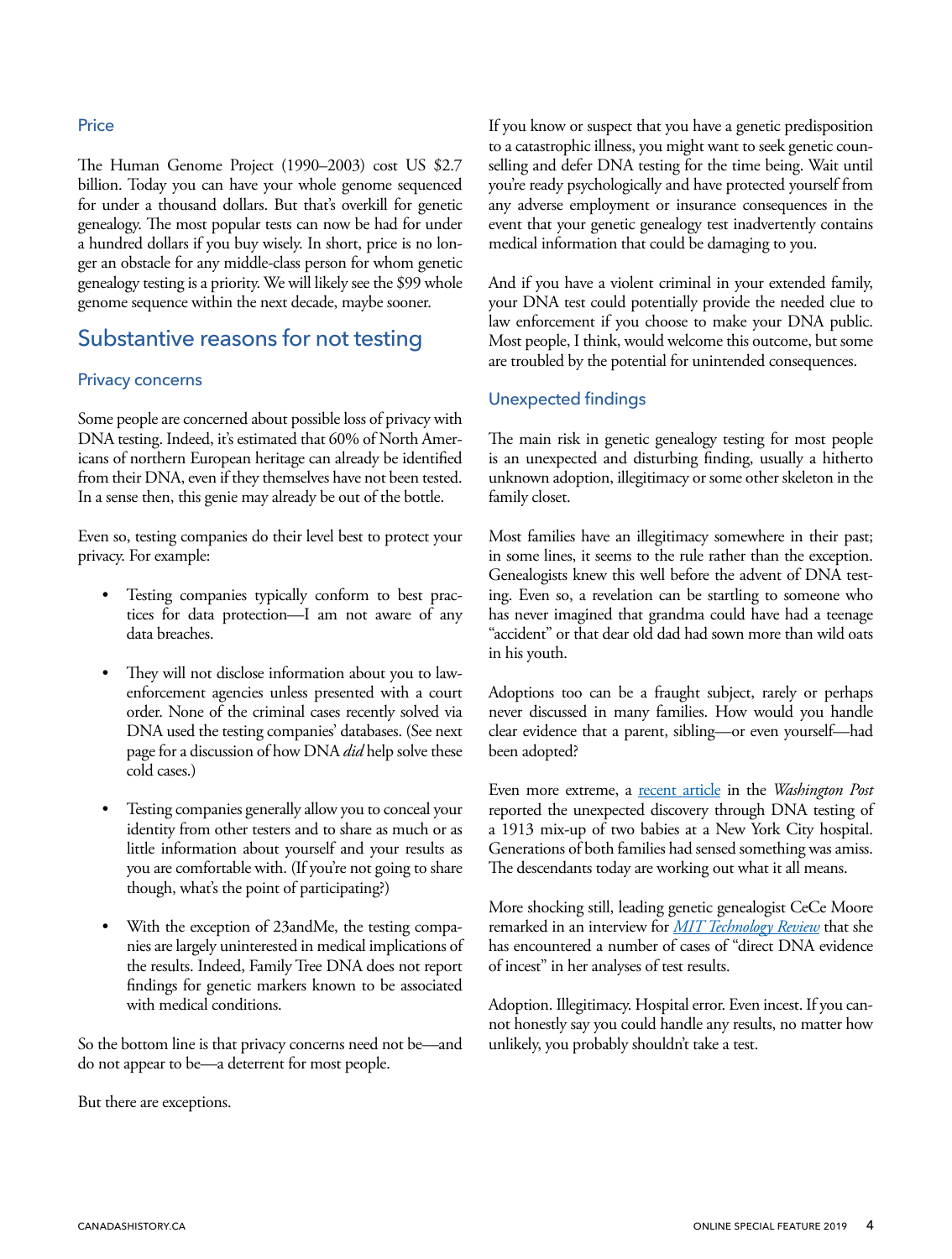## DNA testing and unsolved criminal cases

In 2018 news from the DNA lab momentarily elbowed politics, celebrities and sports from the headlines. Connoisseurs of crime detection were fascinated by the capture of the alleged [Golden State Killer](https://www.washingtonpost.com/local/public-safety/to-find-alleged-golden-state-killer-investigators-first-found-his-great-great-great-grandparents/2018/04/30/3c865fe7-dfcc-4a0e-b6b2-0bec548d501f_story.html?utm_term=.180e8213d8b0), promptly followed by the arrest of a clutch of suspects in [comparably](https://www.cnn.com/2018/08/03/health/dna-genealogy-cold-cases-trnd/index.html) ancient cold [cases.](https://www.cnn.com/2018/08/03/health/dna-genealogy-cold-cases-trnd/index.html) Researchers using the everyday tools of genetic genealogy had succeeded in unraveling mysteries that had defied solution for decades. To the press and public, it all seemed like something from science fiction.

Yet it shouldn't have been that surprising. If researchers can use DNA to identify the [biological](https://www.cyndislist.com/dna/) parents of aging adoptees, the undocumented fathers of 19th century "baseborn" children, or even the details of a century-old "switched at birth" [hospital](https://www.washingtonpost.com/graphics/2017/lifestyle/she-thought-she-was-irish-until-a-dna-test-opened-a-100-year-old-mystery/?utm_term=.d521a4cb4332) error, then it should come as no surprise that investigators can figure out the identity of a murderer or rapist clumsy enough to leave his DNA at the scene of a crime just two or three decades ago.

Actually, the process is quite straightforward and is similar to what adoptees do to find biological parents. You do an autosomal test on a sample of interest (in this case, the DNA left at a crime scene) and compare the findings to other testers' results. Using conventional genealogical techniques, you try to figure out how the mystery test fits in with the family trees of its identified matches.

"Already, 60% of Americans of Northern European descent—the primary group using [DNA testing] sites can be identified through such databases whether or not they've joined one themselves," the *[New York Times](https://www.nytimes.com/2018/10/11/science/science-genetic-genealogy-study.html)* report[ed](https://www.nytimes.com/2018/10/11/science/science-genetic-genealogy-study.html) in October 2018 in an article on a newly [published](http://science.sciencemag.org/content/early/2018/10/10/science.aau4832) study in the journal *Science*. "Within two or three years, 90% of Americans of European descent will be identifiable from their DNA, researchers found." The figures for Canada are not known but cannot be hugely different.

CeCe Moore, the professional genealogist who has solved most of these cases, predicted to NBC [News](https://www.nbcnews.com/news/us-news/just-beginning-using-dna-genealogy-crack-years-old-cold-cases-n892126) that we will see dozens of cold cases resolved in upcoming months, and hundreds over the next few years. Jay Cook and Tanya Van Cuylenborg, the victims in one of [Moore's](https://www.timescolonist.com/news/local/man-arrested-in-connection-with-1987-killings-of-saanich-couple-in-washington-state-1.23307256) earliest cases, were Canadians. It is just a matter of time until a criminal is apprehended by a Canadian police force.

It's important to note that none of the cases solved to date have involved the use of data accessed at, or received from, one of the DNA testing companies. Indeed, the terms of service of AncestryDNA, Family Tree DNA *et al*. preclude access to client information by third parties, including police, without the client's explicit approval. In theory police could obtain a court order for a suspect's data, but that's not what's going on here.

The database used by Barbara Rae-Venter (Golden State Killer case), CeCe Moore and other crime-fighters is GEDmatch, a website where more than a million researchers have voluntarily uploaded their raw autosomal DNA results from their testing companies. (People do this for several reasons. Some are seeking new DNA matches among likeminded people who tested with different companies. Others simply want access to the cutting-edge analytical tools that GEDmatch offers to its users.) Investigators have likewise uploaded appropriately formatted crime-scene DNA and then started looking for matches.

No one expected any perfect matches. But if the investigators found, say, that the perp looked like he was a second cousin to Person A in the database and a third cousin to Person B, then the problem began to resemble the many puzzles, especially adoption cases, that had been solved by researchers in recent years. The solution: build family trees for Persons A & B, work out how they are related to each other, then home in on the spot on their overlapping trees where the perp would have to fall in order to satisfy the relationships estimated from the DNA sample.

It's not an exact science because of statistical uncertainty, and usually there will be a number of prospects (a better word than suspects in this situation)—brothers, cousins and others too close to each other to be ruled out by the rough-and-ready methodology. Next, it's down to everyday detective work, eliminating from consideration those prospects whose ages or places of residence don't fit with the crimes. Finally, it's a matter of getting a sample of the prime suspect's DNA, which won't be on record anywhere or the case would have been solved years earlier. In the case of the Golden State Killer, it was DNA extracted from his car door handle and a discarded tissue. Bear in mind that DNA can be definitively exculpatory if the police have narrowed in on the wrong man—think of all the Death Row convicts pardoned in recent years. No such luck for Joseph James DeAngelo, whose age, career and places of residence tally in every respect with what one might have expected for the Golden State Killer. So does his DNA!

GEDmatch was blindsided by use of its data to solve cold cases and [updated](https://www.theglobeandmail.com/canada/article-dna-privacy-questioned-as-police-nab-suspects-by-searching-family-2/) its terms of service to explicitly advise users of law-enforcement activities. In addition, GEDmatch has attempted to limit police use of its database to the solving of violent crimes only, e.g. murder and rape. That said, the major deterrent to police use of GEDmatch appears not to be rules of dubious enforceability but the substantial costs inherent in pursuing these cold cases. DNA is only a starting point; typically, a highly skilled genealogist will have to spend many hours building family trees in order to zero in on a suspect with exactly the right profile.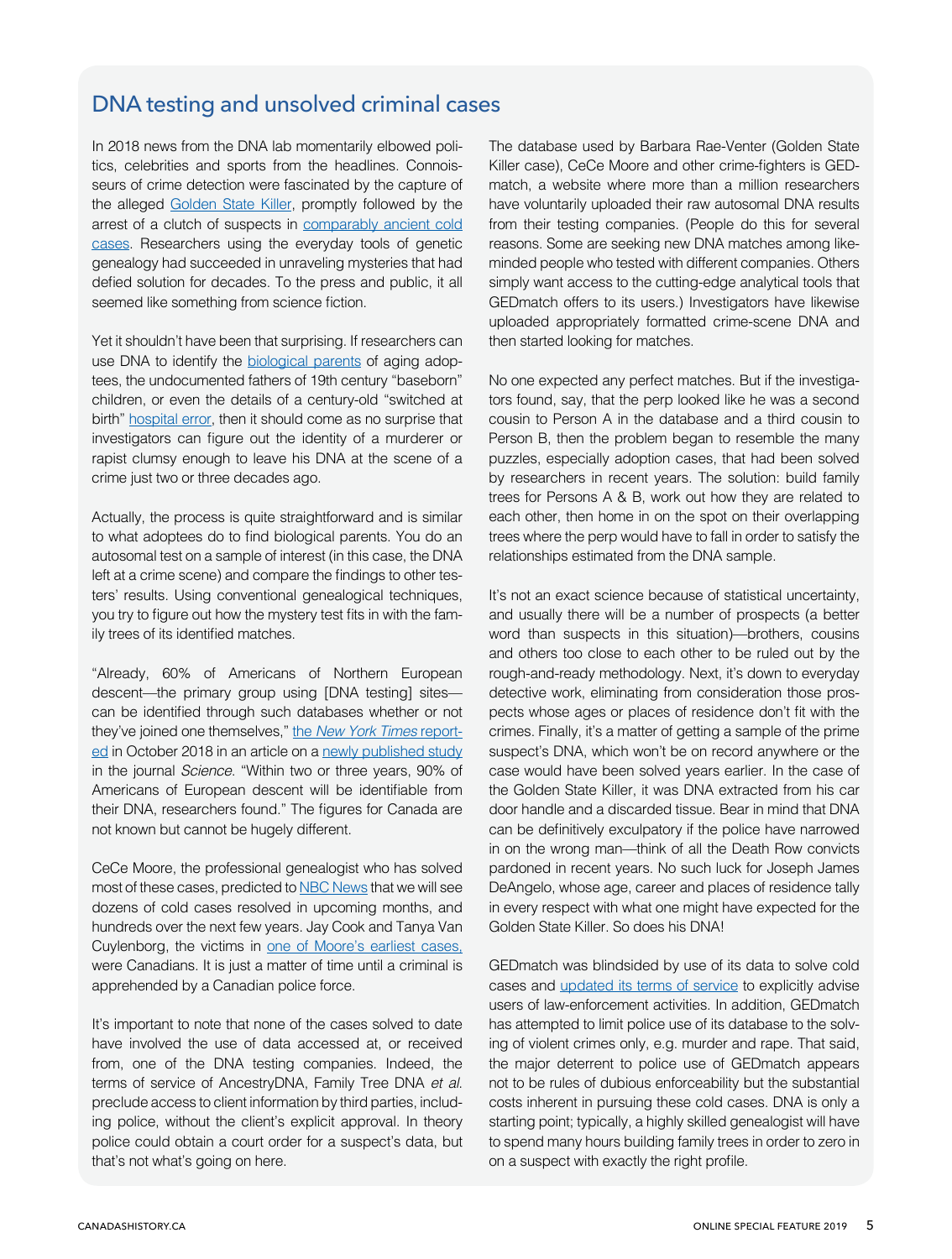#### <span id="page-5-0"></span>*Continued from page 5*

Privacy critics are not placated. They argue that hundreds of thousands of GEDmatch users have not given explicit permission to allow police to use their DNA. Their objection is not that violent criminals are being apprehended, which

is a welcome development per se. But critics worry about the unintended consequences of making personal DNA widely available, and they are sensitive to the potential for police abuse of a powerful new tool that is unregulated and unmonitored.

## "Admixture" or "biogeographical ancestry" analysis

If you're like me, you haven't been able to turn on the TV in recent years without seeing a commercial from a DNAtesting company encouraging you to discover your ethnic, national or regional origins. In one of these ads, the test subject learns that she's 14 per cent Italian, a "fact" hitherto unknown to everyone in her family. Her brother Steve, she decrees, will henceforth be called Stefano.

Cute, but the sad reality is that Stefano might well learn that he should be Esteban or Szcepan if he were to take the same test himself. As genetic genealogy authority Roberta Estes says, "These tests are great at detecting ancestry over 25 per cent—but if you know who your grandparents are, you already have that information… [Sub-continental] results, meaning within Europe, for example, are speculative at best."

Let's think about it. What exactly is an Italian genetic profile? (You can and should ask the same question about any other nationality or ethnicity of interest.) The ancient pre-Roman tribes of the Italian peninsula had various genetic origins. Since Antiquity, there have been many peoples who've left their genetic markers: Greeks, Carthaginians, slaves from across the Roman Empire, the various barbarian invaders, the Lombards (a Germanic people), Normans (a.k.a. Vikings), Aragonese and the French, to name just a few. In more recent times, we've seen Albanians, sub-Saharan Africans and now Syrians joining the mix.

At no point in the past several thousand years so far as we know, was there ever a time when residents of the Italian peninsula were genetically homogeneous.

So when a genetic test identifies someone as having "Italian" origins, what exactly does that mean?

No wonder another authority, Judy G. Russell, dismisses such national estimates as "cocktail party conversation."

Of course, in genealogy there are always exceptions to the general rule. Distinctive, substantial and unexpected findings of ethnic or national origins can help focus the research efforts of those who know nothing about the origins of a parent or grandparent, e.g. someone who is illegitimate or adopted or the child of someone who was illegitimate or adopted. In such instances, admixture analysis can be a useful part of the genealogist's tool kit.

Further, the design and interpretation of ethnic/regional/ national analyses are constantly improving as more powerful algorithms and ever larger databases come into play. While national origins may never be anything but a parlour game for the reasons outlined above, truly distinct genetic markers may exist at the level of local communities that have enjoyed relative stability through the ages.

Consider an analogy with surnames. Yes, you can find just about any surname in a big city, but the highest incidence of most surnames generally corresponds to the local areas where the surnames have propagated for centuries. So too it may be with the genetic mutations that occurred in a community and have circulated locally through generations of marriage and reproduction.

Identifying such genetic specificity requires massive samples and powerful algorithms, but at least one of the testing companies, AncestryDNA, may be on the cusp of attaining the critical mass and devising the right tool in its "genetic communities" and "migrations" features.

Among traditional tests for ethnic origins, most experts agree that the company 23andMe may be somewhat more accurate than its peers, although probably not in all regions for all people. Bear in mind though that if you plan to use your DNA results in other ways, the strengths of AncestryDNA, Family Tree DNA or MyHeritage DNA may be more appropriate.

A relatively recent entrant in the field of admixture analysis is Living DNA, a specialist in the British Isles. As with other admixture tests, some people report very close matches to what they know and have documented; others are puzzled by their findings.

In the future we can probably expect more accuracy and higher specificity from these tests, but interpretation will remain complicated. Some places have enjoyed more stability than others, so it's unlikely there can ever be a "one size fits all" admixture test.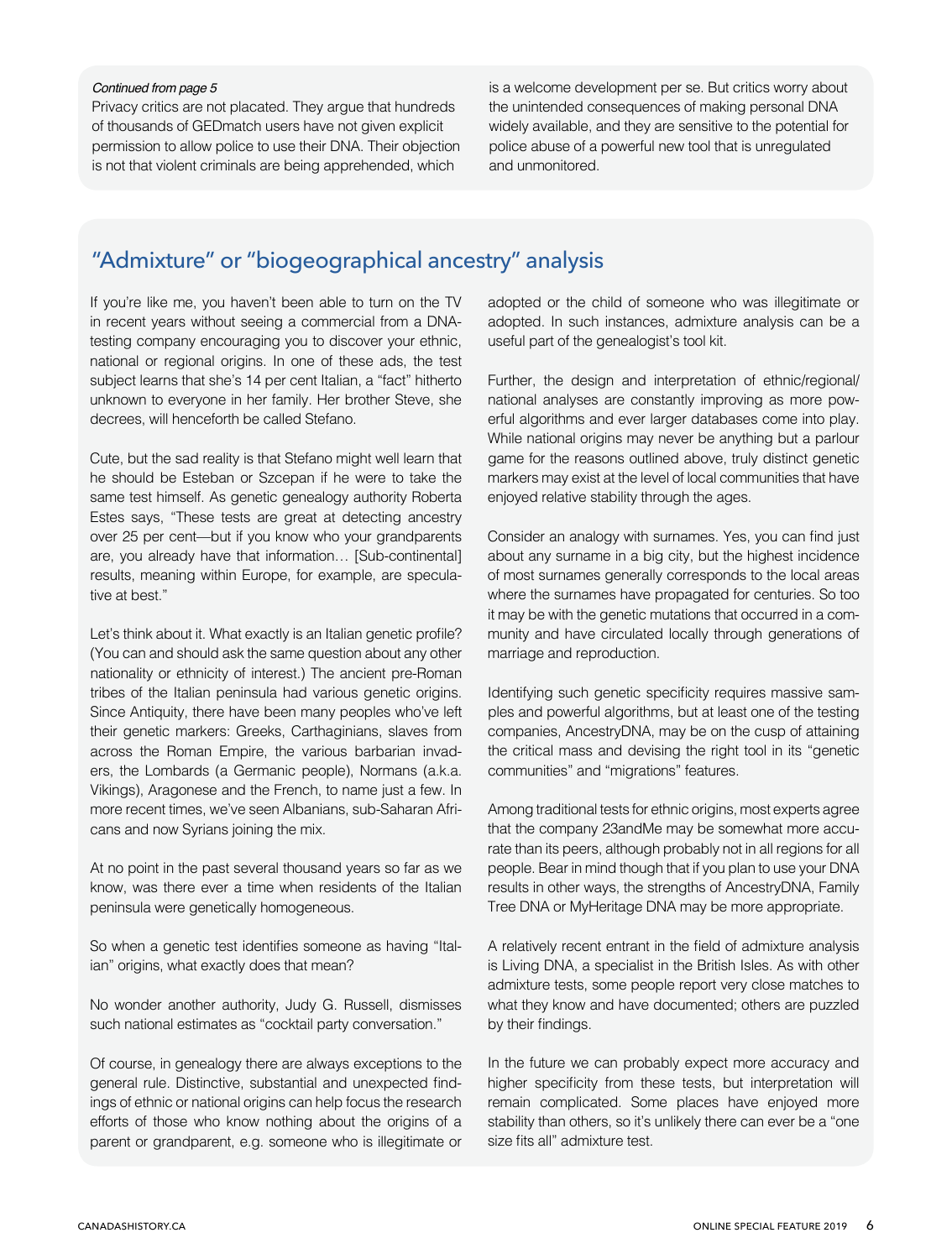# <span id="page-6-0"></span>B. The ABCs of DNA testing

*In order not to clutter up this guide for beginners, we do not cover minor, rare or irrelevant exceptions to the general rules. Consider everything that follows as accompanied by a generic qualifier to this effect.*

The cells in your body contain four types of DNA that can be categorized by their inheritance patterns. These inheritance patterns in turn allow us to confirm or deny conjectured genetic relationships between individuals or to estimate the degree of relationship between two strangers who are identified as having a genetic match.

## The four major testing companies (and others)

#### [23andMe](https://23andme.com)

- a company focusing on both the genealogical and medical applications of personal genomics
- traditionally regarded as having the best biogeographical ancestry analysis
- a large but often unresponsive database of testers (more than 5 million per ISOGG Wiki, but many interested only in medical findings, not genealogy)

#### [Family Tree DNA \(FTDNA\)](https://www.familytreedna.com/)

- an independent company focused entirely on genetic genealogy and offering state-of-the-art genetic genealogy testing of all kinds
- the only major testing company to offer comprehensive Y- and mitochondrial-DNA testing
- regrettably the smallest (although best informed) autosomal DNA database (ca. 890,000)

#### **[AncestryDNA](https://www.ancestrydna.ca/)**

- a division of Ancestry, a well-established market leader in providing digitized and indexed historical records of relevance to genealogists
- the elephant in the room with close to 15 million tests in its database, many of them relative newcomers to genealogy, genetic or otherwise
- focused on aligning DNA findings with member family trees but criticized by many for its decision not to provide conventional analytic tools such as a chromosome browser

#### **[MyHeritageDNA](https://www.myheritage.com/dna)**

- a division of MyHeritage, a full-service genealogy company like Ancestry
- known for its "matching" expertise

There are four major testing companies performing three major kinds of genetic genealogy tests on these four types of DNA.

Four major testing companies (listed below in the order in which they began offering consumer DNA testing) collectively constitute the lion's share of the "personal genomics" industry. For a side-by-side comparison of the testing companies' attributes, see the International Society of Genetic Genealogy Wiki ([ISOGG Wiki](https://isogg.org/wiki/Autosomal_DNA_testing_comparison_chart)). Click on the titles to visit the home pages.

a recent but fast-growing entrant in the genetic genealogy market with special strength outside North America (database of 1.75 million and growing)

Two other organizations should be mentioned:

#### [National Geographic Genographic Project](https://genographic.nationalgeographic.com/)

- a pioneer in exploring global pathways of deep-ancestry migration through analysis of mitochondrial and Y DNA
- the scientific rationale largely overtaken in recent years by breakthroughs in the analysis of ancient DNA

#### [Living DNA](https://livingdna.com/ca/)

- specialists in the genetics of the United Kingdom and Ireland
- currently offering only regional and deep ancestry testing
- matching to other participants in beta testing
- now partnered with established full-service genealogy company Findmypast

It should be noted that there are a number of cutting-edge companies offering next-generation and whole-genome testing to specialist and advanced consumers. If you are a potential customer for such a test, you are presumably sufficiently well informed not to need the advice of this Guide

**BUYER BEWARE**: Test at your peril with any company touting entry-level DNA testing that is not mentioned above. These sometimes crop up on online couponing sites. There is a good likelihood that you are being offered an inferior or even shoddy product. Be especially careful when encountering extravagant claims (e.g. "find your Cherokee ancestry") or company names that seem suspiciously similar to the legitimate trademarks of the market leader AncestryDNA.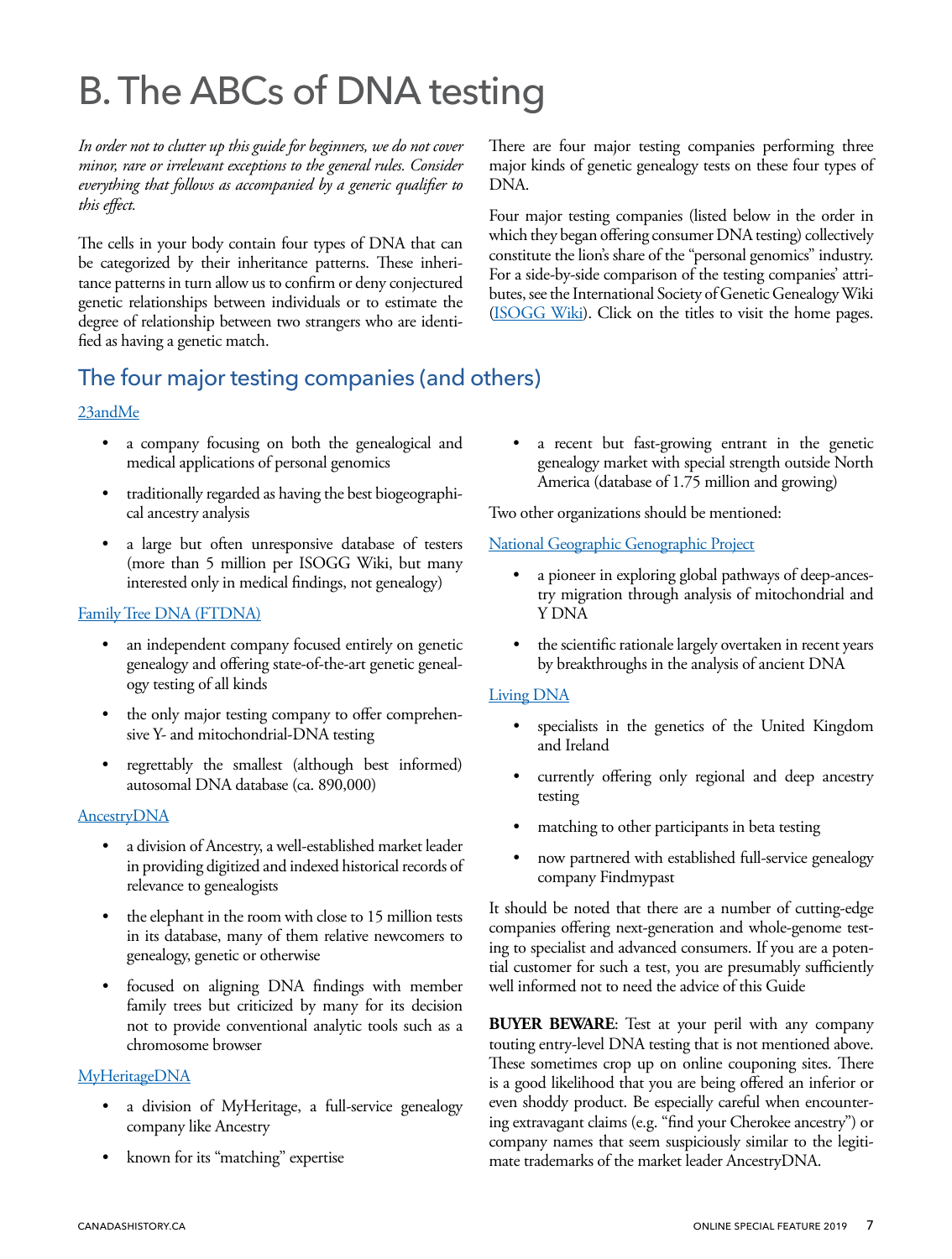<span id="page-7-0"></span>

The 23 chromosome pairs in nuclear DNA. (Created by National Human Genome Research Institute; public domain.)

## Four types of DNA and the three major genetic genealogy tests

Human cell nuclei contain three types of DNA as illustrated in the following diagram: 22 pairs of "autosomal" chromosomes (numbered 1-22), and either one X and one Y chromosome (males) or two X chromosomes (females). In addition, the mitochondria in our cells contain a small DNA molecule. Each of these types of DNA is discussed below. As genealogists, we are particularly interested in the inheritance patterns for each of these types of DNA.

#### Mitochondrial DNA (mtDNA)

This DNA is found inside small structures in your cells called mitochondria and is passed along unchanged from mothers to children.

Because mtDNA mutates slowly and is passed whole from generation to generation, it is an excellent way of studying the so-called deep history of your maternal line. In fact, it was the first type of DNA used by scientists to explore our remote genetic past. It is one of the two uniparental types of DNA, i.e., DNA inherited from a single parent, and it is the only type of human DNA that does not reside in cell nuclei.

Note that males inherit their mothers' mtDNA but only daughters can pass it along to future generations. The chart on page 9 illustrates mtDNA inheritance patterns.

Because mtDNA mutates so slowly, it is rarely helpful in differentiating between two people related matrilineally within a genealogical timeframe. Its principal genealogical value lies

## Using surrogates in uniparental DNA testing

Note that you can expand the scope of meaningful mtDNA or Y-DNA testing by carefully selecting surrogates within your extended family.

Say, for example, you're hot on the trail of a pair of greatgrandparents who have to date eluded every attempt to identify them. You finally have a candidate couple, the known ancestors of a putative second cousin you've identified through previous autosomal testing. Even better, this person descends matrilineally from the couple of interest. Problem is, you don't descend matrilineally from them. Even if you have correctly identified your greatgrandparents, mtDNA testing will not be of use in confirming a valid match between you and your putative second cousin.

But it's not game over. You're a genealogist and you know your family inside out. The chances are good that you have a first or second cousin who's known to be descended matrilineally from a daughter of the mystery ancestors. Instead of testing yourself, test this person.

Note that precisely the same argument could be made in this case if we were to replace matrilineal with patrilineal descent and mtDNA with Y-DNA testing.

Such uniparental DNA matches are particularly telling in establishing a relationship because, unlike autosomal DNA, they can only arise in narrowly defined circumstances, i.e., strict matrilineal or patrilineal descent.

in confirming or denying a conjectured genetic relationship where the tested parties would otherwise have no reason for sharing identical or near-identical mtDNA apart from the hypothesis under consideration. For an interesting historic case study, [read this article](https://www.nature.com/articles/ncomms6631) from *Nature*.

For a contemporary case study, see this **blog post**.

Note that it may be possible to use a testing surrogate within your family to render a genealogical problem susceptible to study via mtDNA testing (see the sidebar above).

While several of the major testing companies provide your mtDNA deep ancestry haplogroup (i.e., your ancient maternal line), Family Tree DNA is the only one to provide full mtDNA sequencing to the genealogical community.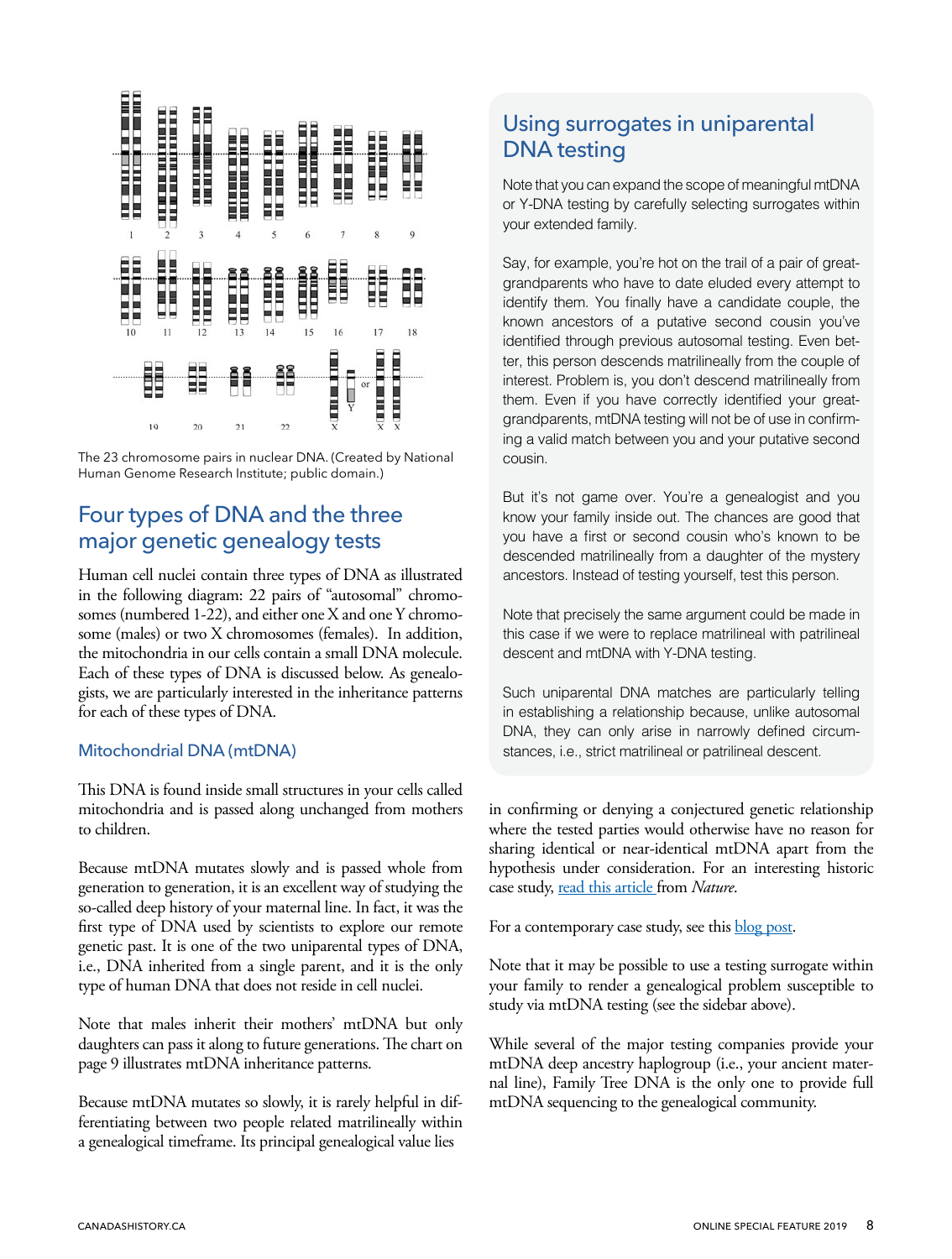<span id="page-8-0"></span>

Three-generation descendancy chart for mtDNA. This chart shows how mtDNA testing can be used to determine whether a descendant was born to a first or second wife. Squares represent males, circles represent females. (Courtesy of Debbie Parker Wayne)

#### Y DNA

The Y is a sex chromosome found in the nuclei of the cells of males only. It is passed along unchanged from fathers to sons. Women do not have Y DNA but can study their paternal lines through Y-DNA surrogates such as their brothers, fathers, paternal uncles, etc. Because Y DNA mutates slowly and is passed whole from generation to generation, it is an excellent way of studying the deep history of your paternal line. As with mtDNA, it is a uniparental kind of DNA. [This link illustrates](https://www.igenea.com/en/y-chromosome) Y-DNA inheritance patterns.

Note that Y DNA cannot be used directly to research many of your ancestors, i.e., those who are not related patrilineally to you or your family. Even so, and as with mtDNA testing discussed above, it may be possible to convert a genealogical problem into one susceptible to Y-DNA testing through the use of a surrogate tester within your extended family who carries the Y DNA relevant to the problem at hand.

#### For a case study involving Y DNA, [read this article.](https://www.washingtonpost.com/wp-srv/local/daily/may99/dnatest110198.htm)

While several of the major testing companies provide your Y-DNA haplogroup (i.e., your ancient paternal line), Family Tree DNA is the only one to provide high-resolution Y-DNA testing for genetic genealogy purposes.

#### Autosomal DNA (atDNA)

Autosomes are the 22 pairs of chromosomes in cell nuclei unrelated to the gender of the carrier (i.e., neither X nor Y).

You inherit one chromosome in each autosomal pair from mom and one from dad; each is a mash-up ("recombination") of the corresponding chromosomes your parents in turn inherited from your grandparents. Here's a schematic chart showing how a brother and sister inherit their autosomal DNA:

While you get 50 per cent of your autosomal DNA from each parent, recombination of grandparental DNA ensures the following:

- siblings each get half of their DNA from mom and half from dad, but they don't get exactly the same DNA as each other (unless they're identical twins)
- the proportion of DNA you get from each grandparent is subject to chance, the average being 25 per cent but with considerable variation

As you can appreciate, algorithms to analyze autosomal DNA depend on statistical analysis and probabilities. Testing companies typically look at 600–700K markers (i.e., known points of mutation) on your autosomal DNA; they compare you with every other person in their database at each marker and apply statistical algorithms to estimate your degree of relatedness to those whom you match most closely. Your test results will include a list of your matches, each with an estimated relationship and ancillary information that varies from one testing company to another.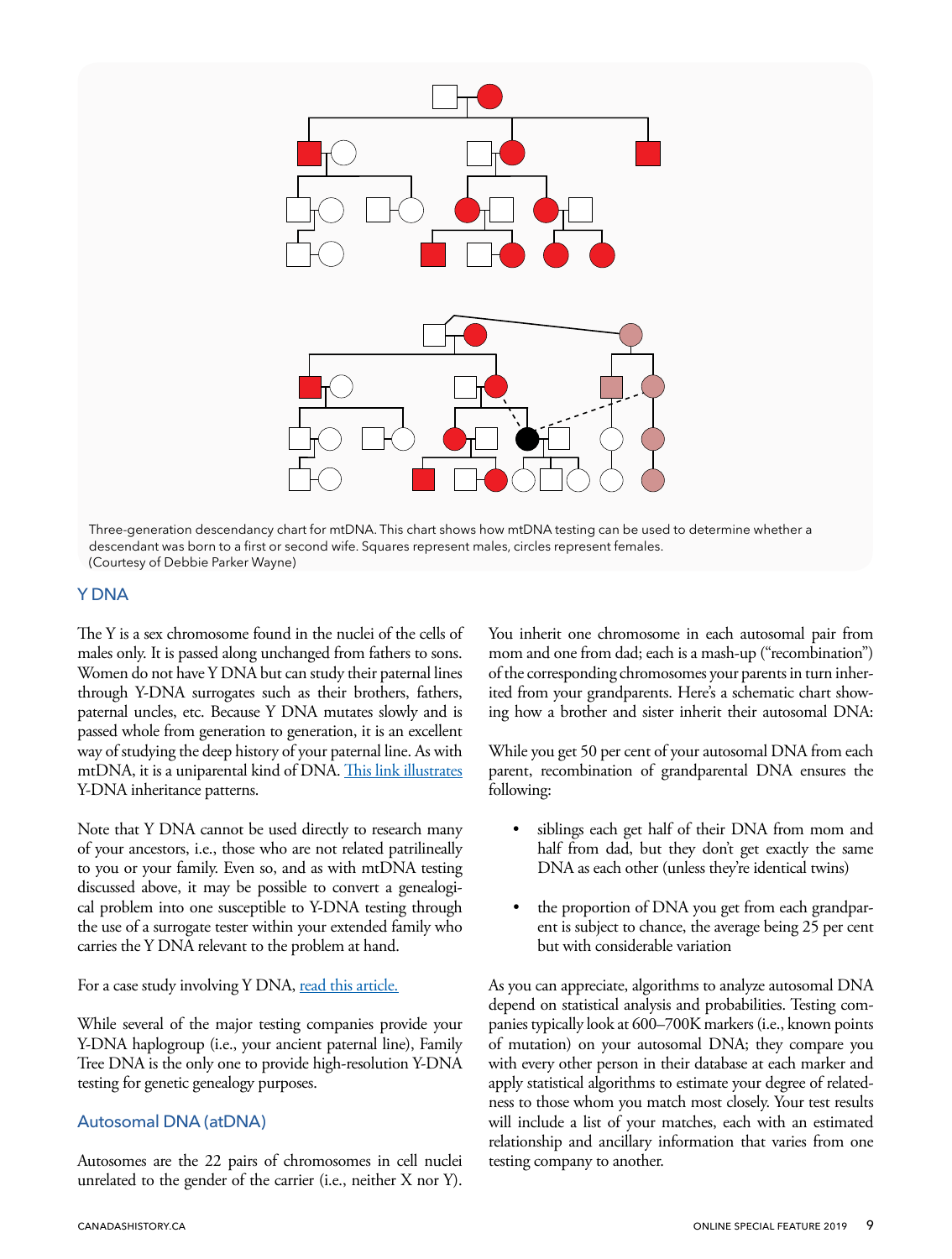<span id="page-9-0"></span>

Left, autosomal DNA inheritance. Right, Y-DNA inheritance. (Courtesy of Stephen P. Morse, based on an idea by Blaine Bettinger)

If you are going to make any progress with atDNA, you will have to master a few basic concepts. Here is a sampling:

- the distinction between Inheritance by State (IBS) [and Inheritance by Descent \(IBD\)](https://en.wikipedia.org/wiki/Identity_by_descent)
- the *impact* of endogamy on testing results
- what you should expect to find when relatives test, as studied in the [Shared cM Project](https://thegeneticgenealogist.com/2017/08/26/august-2017-update-to-the-shared-cm-project/)

All the major testing companies offer atDNA testing. It is fair to say that using the results from Ancestry is a qualitatively different experience from using those from other companies. For a more detailed discussion of this topic, read the sidebar on page 11.

#### X DNA

The X is a sex chromosome with very complicated inheritance patterns (see below). Females have two X chromosomes, one inherited whole from their fathers, the other a mash-up of their mothers' two X chromosomes. Males have one X chromosome, a mash-up of their mothers' two X chromosomes. Exploring ancestry through X DNA is a complex topic beyond the scope of a beginner's guide.

All the major testing companies test the X chromosome as a by-product of autosomal testing. Each has a different way of analyzing and reporting the results, thereby adding a layer of complexity to an already difficult topic.



Fan charts showing male and female inheritance of X DNA. (Courtesy of Blaine Bettinger, *The Genetic Genealogist* blog.)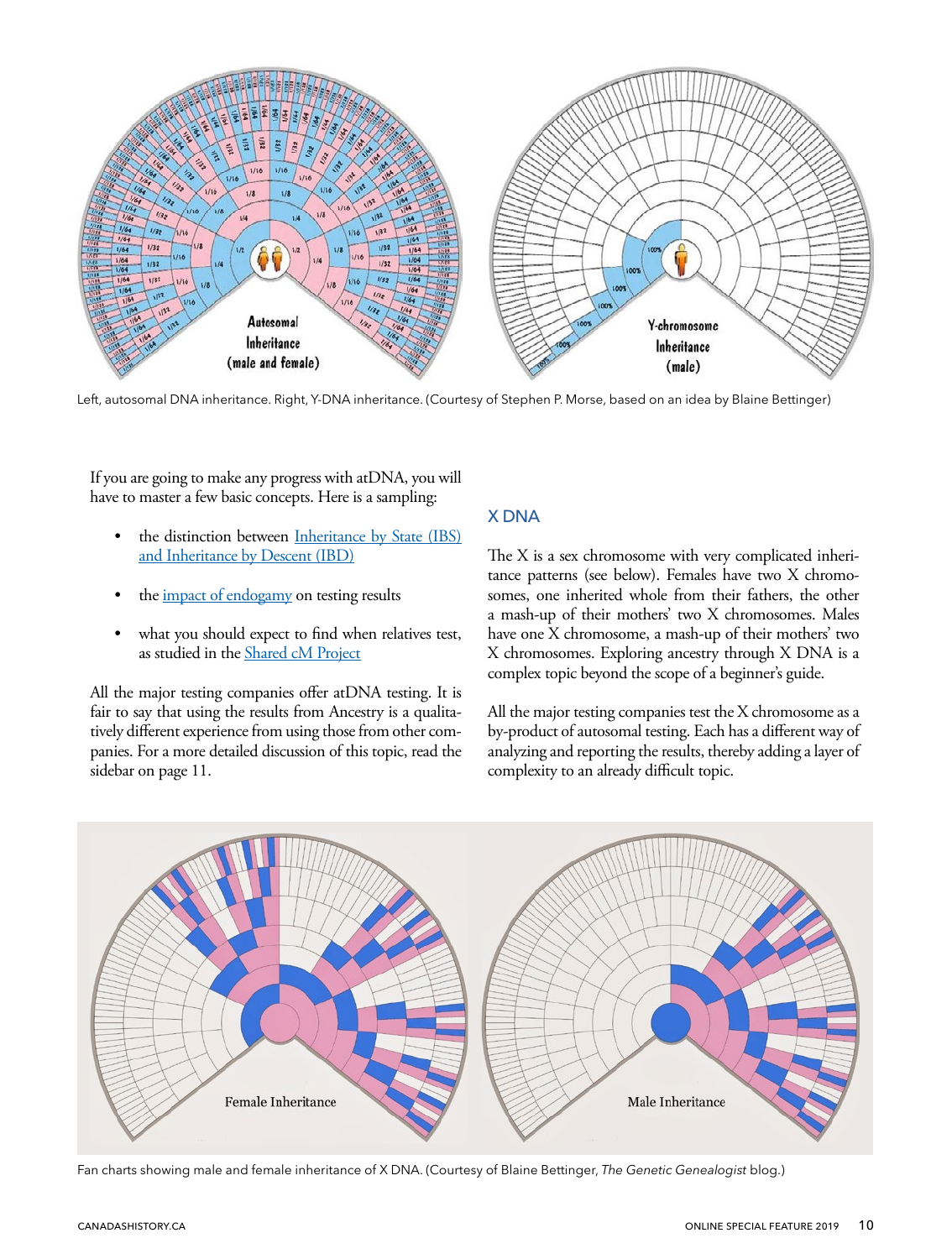## <span id="page-10-0"></span>Setting a genealogical goal for DNA testing

Is there a genealogical hypothesis you wish to test? The most powerful use of DNA testing is to see if a conjectured genealogical relationship between two living people can be confirmed. Usually one of these living people is yourself or a surrogate within your family; the other is typically the descendant of someone you conjecture may be an ancestor. Confirming a match would go a long way to confirming the conjecture. No match would require a new session at the drawing board. See [case studies 1 and 2](#page-13-0).

For a less complex but still structured challenge, how about seeing if you can confirm that you are indeed the genetic descendant of each of your four grandparents, or more ambitiously each of your eight great-grandparents? (You were warned that DNA testing doesn't respect social decorum!) Taking each of your forebears one at a time, your challenge is to identify among your matches a tester, or preferably a cluster of them, who can be documented to descend from someone ancestral to your forebear. If you strike out on one of your (great-)grandparents, then that becomes a research project in its own right.

If you have no other hypothesis to test, how about trying to resolve a genealogical brick wall? Do you have an unknown ancestor in the last four or five generations? Many of us do, even genealogists who've been working on their ancestry for decades. How about setting the identification of that ancestor as the goal for your DNA testing program? See [case study 4.](#page-14-0)

If you're one of the lucky few with no recent genealogical brick walls, let's set a goal of finding a surprise, something you had no idea of. Stay alert to the appearance on your match list of someone whose presence is unexpected. See [case study 5.](#page-14-0)

## Summarizing the tests

As noted above, there are three kinds of genetic genealogy tests: mtDNA, Y DNA, atDNA. There is no separate X-DNA test, as information about the X chromosome is typically included in autosomal results.

Some autosomal tests also give basic information about mtDNA and Y DNA, usually enough to establish basic haplogroups, sometimes a little more.

All the major testing companies offer autosomal testing. Only FTDNA does comprehensive mtDNA and Y-DNA testing.

More experienced testers will be aware that this Guide has simplified Y-DNA testing. There are actually two different



An example of a chromosome browser: a comparison of the DNA of a tester (dark blue) and shared segments with each of three first cousins (tan, light blue, green), who are themselves siblings. Image has been truncated for display here. [David Pike, **[ISOGG Wiki](https://isogg.org/wiki/File:CB-FirstCousins3.jpeg)/ [License](https://creativecommons.org/licenses/by-nc-sa/3.0/legalcode)**)

approaches, the so-called STR ("short tandem repeat") and SNP ("single nucleotide polymorphism") tests. If you hear someone talking about matching at 37 markers or having a genetic distance of two at 67 markers, it's the more common STR test that's being discussed. The future of Y-DNA testing lies in the more precise, but costlier SNP tests. For a discussion of the two different kinds of tests, [read here.](https://dna-explained.com/2014/02/10/strs-vs-snps-multiple-dna-personalities/)

Please note that the major companies do not conduct separate ethnicity tests, more properly known as admixture or biographical ancestry analysis. Findings of ethnicity/national origin/etc. result from the application of proprietary algorithms to information gleaned from autosomal testing. For a more extensive discussion of ethnicity testing, read [the sidebar about](#page-5-0) ["admixture"](#page-5-0) on page 6.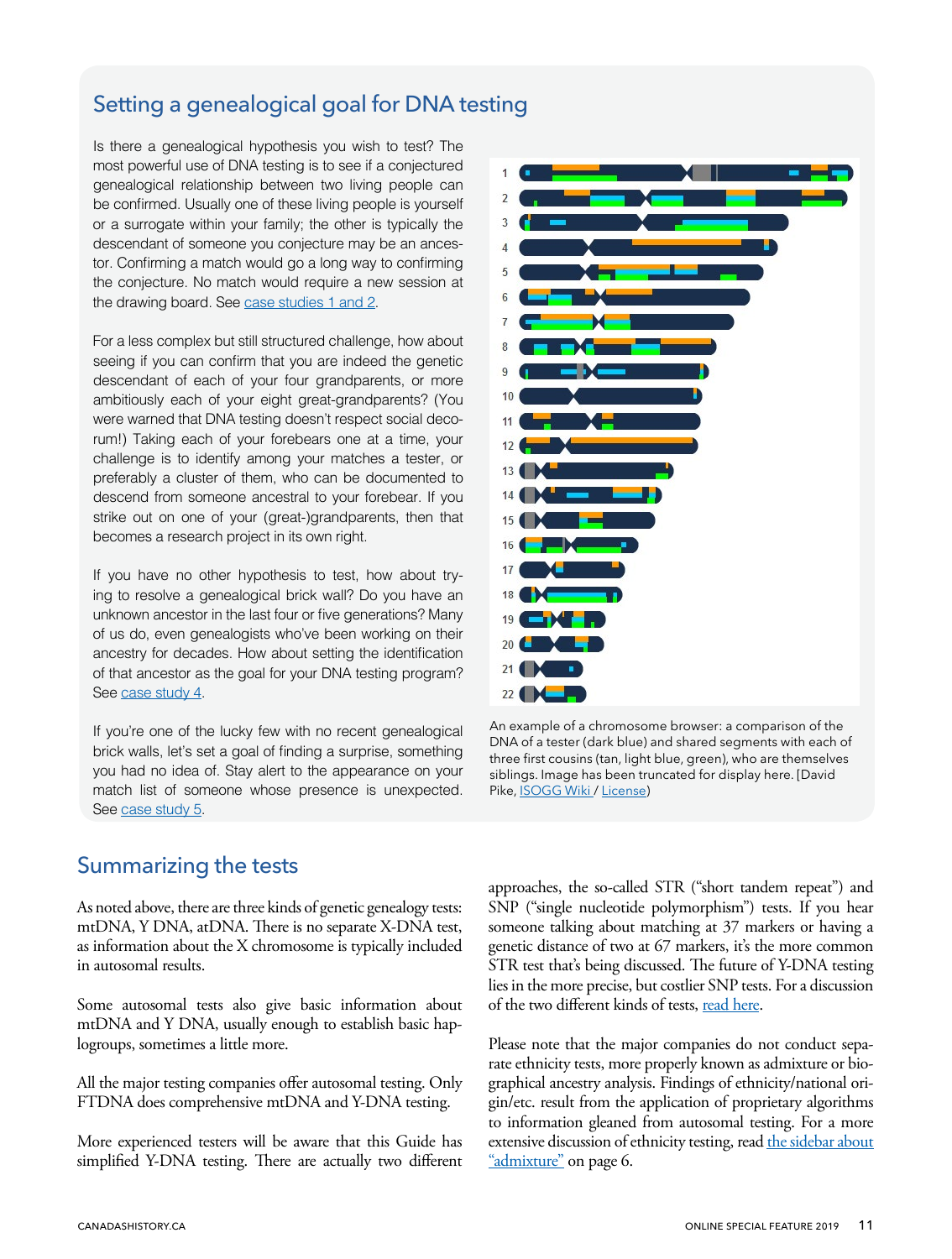# <span id="page-11-0"></span>C. How to proceed

## Testing strategies for beginners

- **1. Test earlier generations first.** Unless you yourself are in poor health, test surviving members of earlier generations before you test yourself. Once their DNA is gone, it's gone.
- **2. Test now, analyze later if necessary.** Testing and analyzing test results are two distinct activities. If you don't have the time today for the analysis, test anyway. You can do the analysis in three months or three years or whenever. And if something should happen to you in the interim, at least your DNA is on record.
- **3. Set a genealogical goal.** Most first-time DNA testers have no idea why they're doing it. They may have bought the kit on a lark or received it as a gift. A family historian may be succumbing to peer pressure or a growing sense that you're not really on the ball if you don't "do" your DNA. As the old saying goes, if you don't know where you're going, you'll never get there. A goal will give structure to your testing. Doing a DNA test with no goal in mind is a sure-fire shortcut to a "so what?" outcome. See the previous page for a discussion of how to set a genealogical goal that may be achievable with DNA testing.
- **4. Select a test.** Take an autosomal test unless you wish:
	- to compare two or more people who are conjectured to be related on a strictly patrilineal bloodline, in which case do Y-DNA STR testing, with a minimum of 37 and preferably 67 or more markers, then follow up with autosomal testing as soon as funds allow
	- to compare two or more people who are conjectured to be related on a strictly matrilineal bloodline (apart from the testers themselves, who can be male or female), in which case do full-sequence mtDNA testing, then follow up with autosomal testing as soon as funds allow
	- to prospect for other living descendants of unknown patrilineal ancestors, in which case augment with autosomal testing as funds allow if the unknown ancestry carried into the past 200 years
- **5. Choose a test supplier.** If you're doing Y-DNA or mtDNA testing, you will have to purchase your tests from Family Tree DNA (FTDNA). If you're doing autosomal testing, test with as many companies as you can afford. If you can afford to test with only one company, you're best off with Ancestry because of its huge database. Exceptions:
- If you're Amish, a Newfoundlander, Jewish or a member of any other group that has been reproductively isolated for generations by culture or geography, do your testing with a company that provides a chromosome browser and access to segment-matching information, i.e., not Ancestry. In such populations, there is an unusually large amount of shared DNA irrespective of the familial closeness of two people. This is called endogamy. You will need to use advanced analytic tools if you hope to cut through the confusion.
- If the test subject has difficulty producing saliva, test with a company that uses cheek swabs, i.e., Family Tree DNA or MyHeritage. Conversely someone who is feeble and may have difficulty in extracting a usable sample with a cheek swab might be better off with a saliva test, such as those available from AncestryDNA or 23andMe.
- **6. Take advantage of holiday sales.** All the testing companies offer particularly good deals at certain predictable times of the year. Wait for a sale from the company you've selected, especially around Mother's/Father's Day, July 1<sup>st</sup>/4<sup>th</sup>, Black Friday/Cyber Monday, Christmas/ New Year's.
- **7. Test other family members.** In the long run, you will need more information to identify how you relate to some of your matches. An excellent strategy is to test other family members; given the luck of the genetic draw, some of them will have important matches that you don't. In addition, you can simplify the task of identifying your connection to your mystery DNA matches by seeing which of them you share in common with your tested first cousins, or even better, second cousins. First cousins have value because matches you have in common with them can usually be identified with confidence as belonging to either your maternal or your paternal side, thereby eliminating half the challenge of figuring out where they fit in. Second cousins are even better because any matches in common with them can usually be attributed to a connection ancestral to just one of your four grandparents.
- **8. Fish in more than one pond.** If you are comfortable with [the privacy implications,](https://thehandwrittenpast.com/2018/05/05/gedmatch-privacy/) you should download your raw test data from your testing company, then upload to GED match, where you will discover new matches who tested with other companies. Some testing companies, but not market-leader Ancestry, will allow uploads of test data from other companies for direct comparison with their databases. Policies vary from company to company and change from time to time; uploading and/or gaining access to matches may be subject to a modest fee.
- **9. Use more than one type of DNA.** Think laterally about your problems, and don't fall into the rut of trying to solve every problem the same way. In case studies  $2$  and  $4$ , Eliza-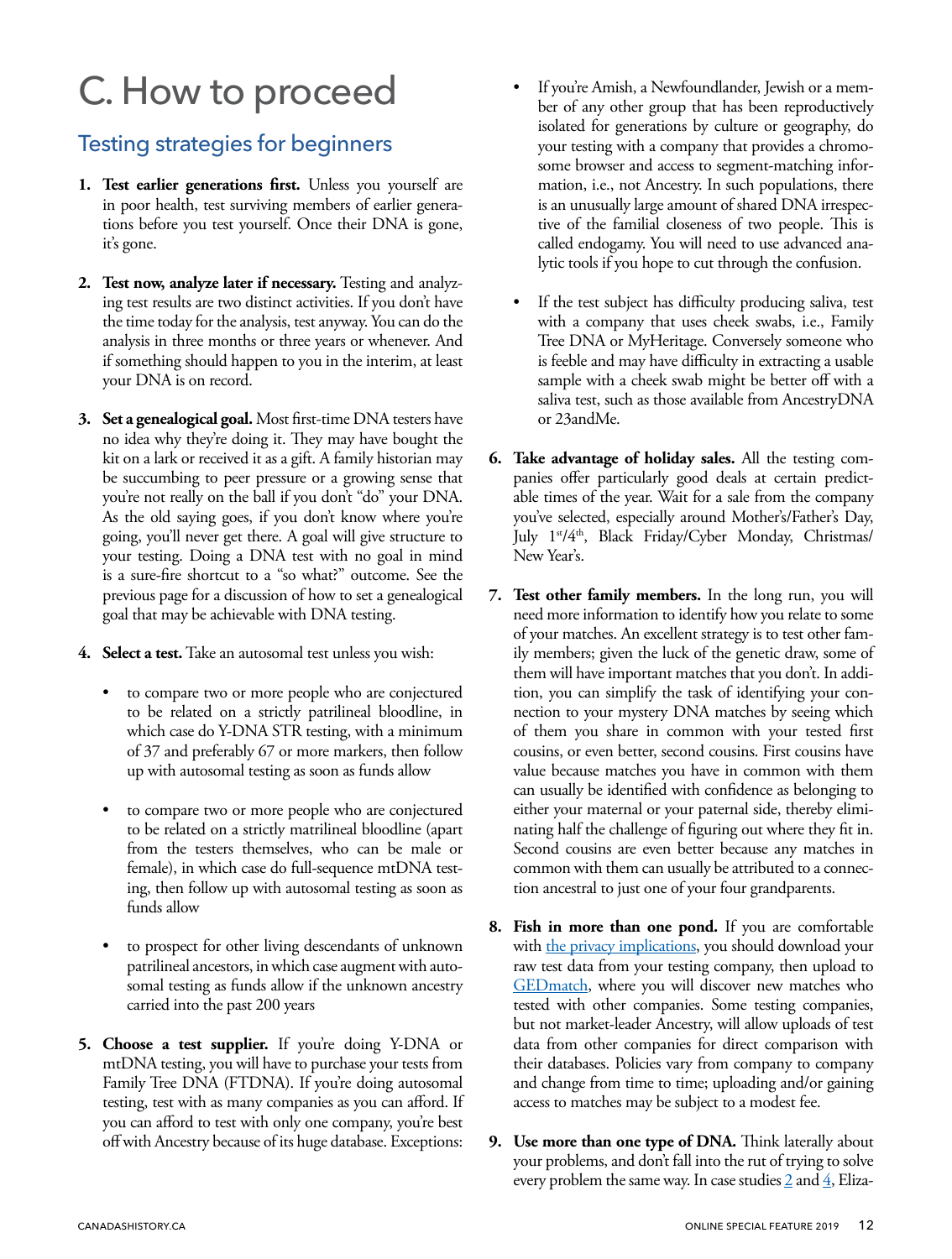<span id="page-12-0"></span>beth used Y and mtDNA, as well as atDNA and reams of documentary research. In [case study 3,](#page-13-0) I used atDNA to supplement my understanding of findings that Y DNA had supplied.

- **10. Use Ancestry results differently from the findings from other companies.** It's fair to say that working with test results on Ancestry is qualitatively different from working with the other companies. For a more detailed discussion, read [page 17.](#page-16-0)
- **11. Keep a spreadsheet of your matches.** Keep a spreadsheet summarizing all key information about the matches you've already investigated and those you plan to pursue. Be sure to record not only test findings but also details of your communications with, and any conclusions about each match, including notes on shared ancestry, shared DNA segments, etc. You will not be able to remember all these details.
- **12. Go back to basics, if necessary.** If you tested without an objective in mind or if these steps haven't got you launched for some other reason, it's time to go back to basics by rebooting.

## Recovery guide for those who tested and were underwhelmed

So! You finally ordered a DNA test from a reputable organization. You swabbed your cheeks or deposited saliva in a tube, depending on the needs of your testing company. And you sent the collection kit to the lab, then waited, and waited.

At long last you got an email to say that your results were ready for online inspection. The first thing you saw was your ethnicity analysis. Unless you're an adoptee or have some other reason why you don't know the origins of one or more of your grandparents, you should have set this aside for the next time you're invited to a cocktail party.

Then you probably clicked on the link to your DNA matches. This is where you'd been told the genetic rubber hits the road. You had no specific expectations, no lost cousin in particular you were looking for. You weren't hoping to test a genealogical conjecture, just following the leads where they took you and maybe forming some hypotheses in the process.

And you cast your eyes down a list of people whose identities were masked by online handles such as "BananaLover" or "Anonymous Male." Each had an estimated relationship to you such as "2nd to 4th cousins," and maybe statistics about the DNA you share expressed in segments, percentages and/ or centiMorgans.

Congratulations! You've "done" your DNA. But what the heck does it mean? Where do you go from here?

You weren't the first person to throw up your hands at this point and decide that DNA is not for you. If you had no clear objective in testing, there's no obvious next step. As the adage says, if you don't know where you're going, any road will do and you won't get there anyway. The way out of this morass is to choose a road—or even construct one if necessary.

Here are some suggested next steps. They won't necessarily bring about a breakthrough, but you should at least be entertained enough to keep going until you start to get the hang of it and see some tangible results.

- **1. Take the great-grandparental descendancy challenge.**  Confirm that you are indeed descended from each of your eight putative great-grandparents. [Go back to page 11](#page-10-0) (second paragraph) for a brief discussion.
- **2. Do you have anyone in your match list who is estimated to be closer than a fourth cousin?** If not, then you truly are unlucky in genetic genealogy; try testing other relatives who may have been luckier in the genetic draw. If you do have matches closer than 4<sup>th</sup> cousins...
- **3. Quickly scan your close matches for a surprise.** Do you see someone familiar who is not to your knowledge a relative? Do not make the mistake of saying, "Oh, there's no way I'm related to Hazel. What a load of nonsense this is." You must take the match seriously. A different kind of surprise would be the discovery of a close relative you've never heard of, e.g. an uncle or aunt, first cousin or even half-sibling. Any of these mysterious matches would be a great place to start your inquiries. Proceed to Step 4 below. Probably though, you won't be this lucky, so…
- **4. Go back to the first person in your match list.** Can you work out who this is from the clues at hand? Do they provide a family tree where you recognize a surname that also arises in your ancestry? Similarly, is there a geographic location in their ancestral past that also appears in yours? If you work out how you and this person are related, proceed to the next match on the list and repeat the process. Sooner or later, you will be stumped, it's time to...
- **5. Send your match a note via the internal messaging system provided by the testing company**: "Hi, I see we're close genetic matches on [Testing Company] and I'm trying to figure out how we're related. My grandparents were Max Flax from Halifax, Mary Carey from Tipperary, Hamish Beamish from Squamish, and Mavis Davis from Nevis. Do any of these names or places ring a bell with you?"
- **6. Repeat until you're tired of doing this.** Work your way methodically through all your close matches. Even if you can only assign a match to your maternal or paternal line, that will help down the road. With any luck, you now have a few lines of inquiry under active investigation.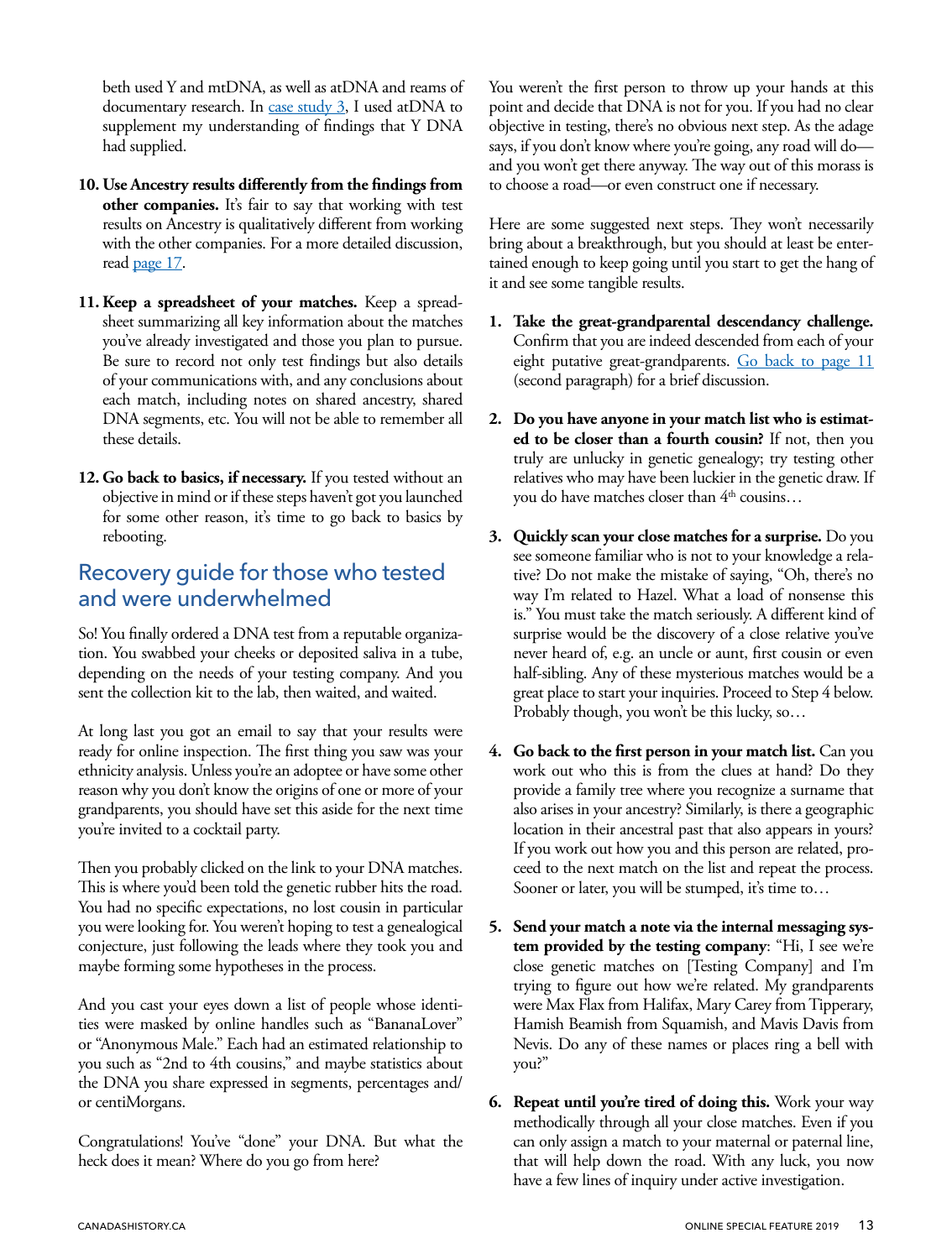# <span id="page-13-0"></span>D. Case studies

**Note:** *Some names have been slightly disguised at the request of those who've generously allowed their stories to be told.*

#### CASE STUDY 1

## Confirming a hypothesis with autosomal DNA

Consider my friend Joy and her mysterious grandfather Moses Levine. He died in Alberta in the 1940s but his origins were always unclear. Family lore and credible records both affirmed that, as a young man in the 1880s, he had made his home in the Dakota Territory.

US censuses of the time identified him as having French Canadian heritage, but no record of him as a child or youth could be found in Canadian censuses or in Quebec parish records. The first breakthrough came when a young Moses Lavine of French Canadian parentage was located in the 1870 and 1880 censuses, a resident of upstate New York just a couple of miles from the Canadian border.

This "New York Moses" disappeared from the documentary record after 1880, just in time for the appearance of "Dakota Moses." Were they the same person?

Autosomal DNA to the rescue! In Joy we had a direct descendant of Dakota Moses. If we could find a living person known to be genetically related to New York Moses, we could then use autosomal testing to see if there was any biological connection between the two lines.

After several false starts, we eventually identified Gloria, a living great-granddaughter of the youngest sister of New York Moses. Fortunately, Gloria set aside her misgivings and agreed to take an autosomal DNA test. After a suspense-filled wait for the findings, the testing company revealed that Gloria and Joy share DNA in an amount expected of second or third cousins.

Bullseye! According to our conjectured family tree, Gloria and Joy are second cousins once removed, genetically halfway between second and third cousins.

#### CASE STUDY 2

## Refuting a hypothesis with autosomal **DNA**

My friend Elizabeth, an adoptee, had good reason to believe that her biological father was Leslie Elmwood, an Englishman who had died in the 1990s.

Information about his life corresponded in every way to the snippets of truths, half-truths and fading reminiscences that Elizabeth had gleaned from Vi, her taciturn biological mother. A decorated nursing officer, Vi had served in the renowned Burma Campaign during the later years of the Second World War. That's where Elizabeth had been conceived in 1945.

Shortly after autosomal DNA testing first became affordably available to the general public, Elizabeth quickly established that she bore no genetic relationship to Leslie's surviving brother.

In an earlier era, Elizabeth would have continued indefinitely in the mistaken belief that Leslie Elmwood was her biological father. It's no wonder relevant genetic evidence is now expected as part of any genealogical research project worthy of the name, viz. the Genealogical Proof Standard.

On average a putative uncle (such as Leslie's brother) and niece (Elizabeth) should expect to share 25 per cent of their autosomal DNA. The absence of any genetic relationship at all, while shocking, was decisive. Don't cry for Elizabeth, though. The telling of her story has barely begun.

## CASE STUDY 3 Confirming a hypothesis with Y DNA

My grandfather Jones was born out of wedlock in Dorset, England in 1891. The father was not identified in any record, and my grandfather was given his mother's surname. Family lore was mute on the subject of the father's name but did provide some meagre clues, such as his supposed occupation.

After decades of research interspersed with long periods of inactivity, I developed a working hypothesis that a man named Charles Davis was my grandfather's father. The case was persuasive but circumstantial, hardly the final word on the subject.

For at least a decade, it had been clear that DNA testing might offer hope — if we could find a living descendant of Charles Davis. The problem was that we had no idea what had happened to Charles Davis after his appearance in the 1891 census.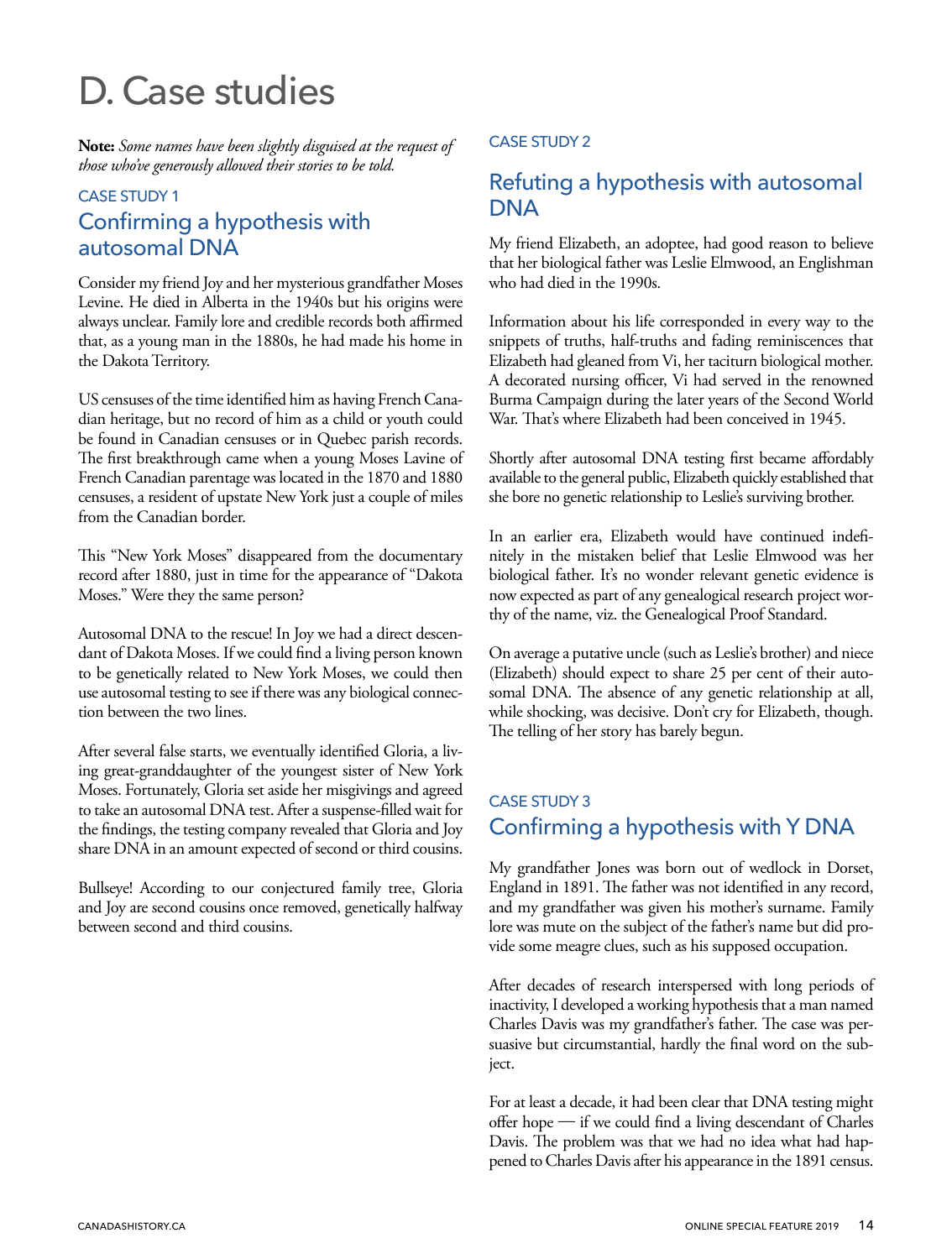<span id="page-14-0"></span>There the matter rested until Wiltshire parish records were digitized and published on Ancestry.co.uk. The bad news was that Charles Davis was killed in an accident in Wiltshire just months before the 1901 census.

The good news is that he had married in 1895 and had fathered four children. Three of these children themselves had children, two of them quite large broods. After much further research, I eventually located a living patrilineal grandson of Charles Davis who was willing to be tested.

Alan Davis, my putative half first cousin once removed, was connected to Charles Davis through an all-male line, just as I had conjectured that I am. If the conjecture was correct, we should be very nearly perfect Y-DNA matches. And so it transpired! On FTDNA's basic Y-DNA test, Alan Davis and I matched perfectly at 67 out of 67 markers.

For a more famous use of Y DNA, [read this article](https://www.nytimes.com/1998/11/01/us/dna-test-finds-evidence-of-jefferson-child-by-slave.html) from *The New York Times*.

## CASE STUDY 4 Developing (and then confirming) a hypothesis with autosomal DNA

So how did Elizabeth (case study 2) identify her real biological father? It's a story that deserves a book, not a couple of hundred words, but here's the gist.

Noticing that she had a large number of autosomal matches from the Southern US, unlike her maternal half-siblings, Elizabeth hypothesized that her biological father had a genetic connection to this area. She compiled a candidate database of roughly 300 American servicemen, mostly pilots and ambulance drivers, whose stationing in the spring of 1945 might have brought them into contact with her mother.

Elizabeth researched and constructed family trees for several dozen of the men who seemed most promising, especially those from the Southern US. At the same time, she compiled a compendium of surnames found in the family trees of her autosomal DNA matches, in particular those seemingly from her paternal side.

At this point then, Elizabeth had two surname lists, one from her DNA matches, one from servicemen who were candidates to be her biological father. Elizabeth then looked for commonalities between the two sets of names.

After untold hours of work, Elizabeth identified a US pilot who had ancestral surnames on both sides of his family that corresponded to names in the compendium prepared from

Elizabeth's genetic matches. This is exactly the finding we would expect if the man was Elizabeth's biological father.

Still, suspicion was not proof. Regrettably the man had died in the 1990s, and Elizabeth was unable to test his DNA directly. But he had two daughters who were alive and well in Florida.

To settle the matter beyond any reasonable doubt, Elizabeth persuaded the daughters to undergo autosomal testing. Both were shown beyond any statistical doubt to be half-siblings to Elizabeth. Game, set and match!

[Here's another adoption story](https://noapologiesforbeingme.blogspot.com/2019/01/i-am-living-legacy-to-leader-of-band.html?fbclid=IwAR0doaaL8vjgOQDrwfMV_aoyaELqnCxoBlQ8JiZxGgkkfkljKYv0SswDddU) that involved a lot of sleuthing, testing and conventional genealogical research.

## CASE STUDY 5 Developing a completely unexpected hypothesis from autosomal DNA

My friend Linda recently discovered a pair of brothers who were genetic matches not only to herself but also to her mother and several other relatives.

Indeed, these brothers were estimated to be Linda's mother's first cousins or first cousins once removed or some relationship of similar degree of closeness. Yet no one knew who they were or how they were connected to the family.

After a painstaking review of all the available information, including time-lines, DNA connections to other tested relatives, and family information from the brothers, it seems likely that there had been an illegitimacy involving Linda's maternal grandfather or his brother.

At this late date, a more precise explanation of the findings is unlikely to emerge. Still, without DNA testing, Linda's connection to the brothers and the need for an explanation of any kind would have been beyond all imagining.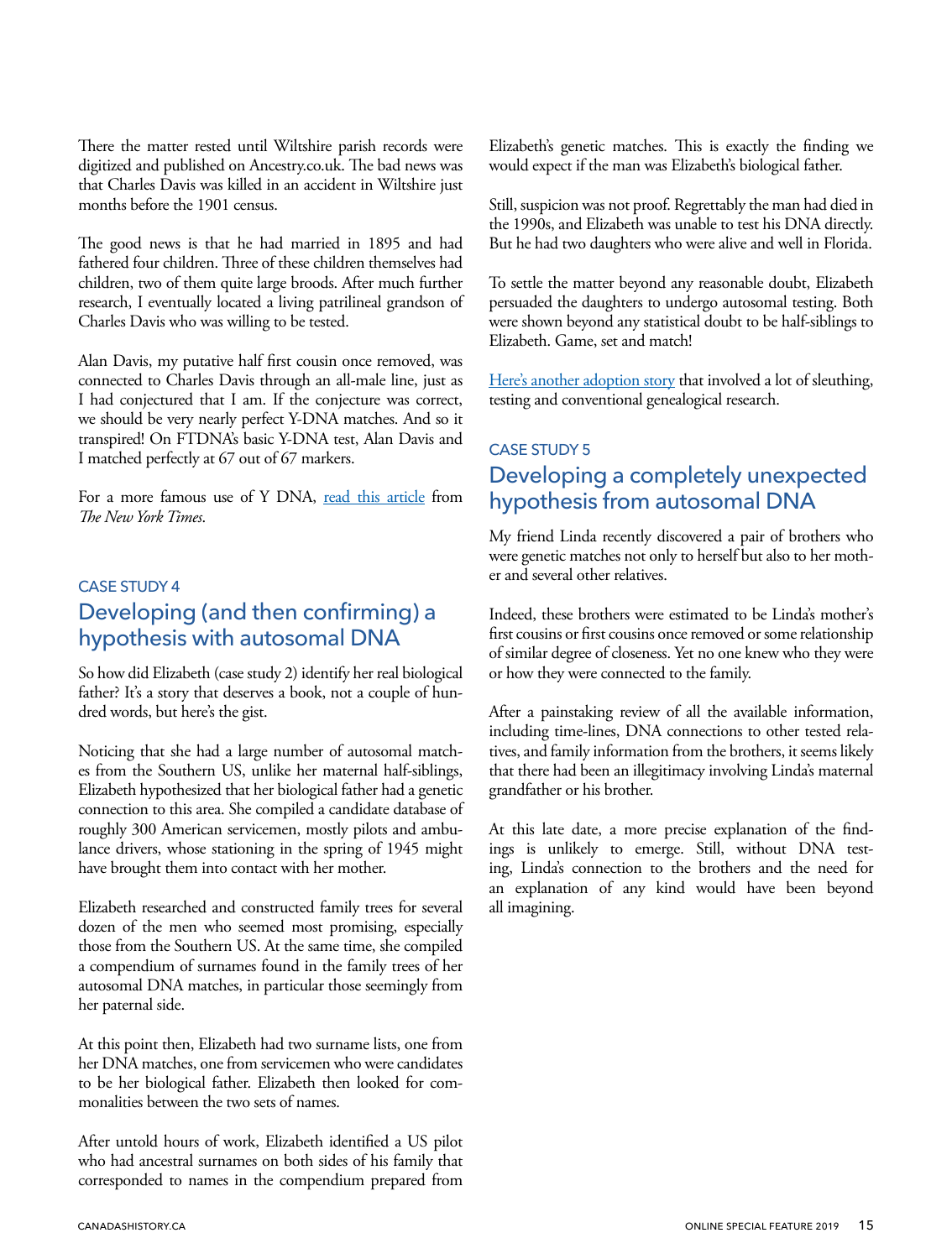## <span id="page-15-0"></span>E. Assorted observations on interpreting DNA tests

• DNA does not lie, although it may prevaricate. A finding of close genetic relatedness is not something that can be dismissed as nonsense, as some are disposed to do if the finding conflicts with their world-view.

• DNA does not observe social decorum. If you don't want to learn about skeletons in the family closet, don't get tested.

• Contrary to popular belief, DNA results do not provide absolute proof or disproof of any hypotheses. In Elizabeth's initial search for her biological father (case study 2), there was another possible, albeit improbable, explanation for the finding that she had no genetic connection to her putative father Leslie's brother. What if either Leslie or his brother had been adopted? Fortunately, we have…

• … Occam's Razor. Given several explanations for a set of facts, the simplest one is most likely to be correct. How does one define simple in this context? The simplest explanation is the one that requires the fewest assumptions.

• DNA tests are not perfect. There can be false positives when shared DNA is assumed to derive from a common ancestor but actually depends on chance or a limited genetic pool (endogamy). More likely are false negatives, although this is something of a misnomer. Current autosomal tests miss about 10 per cent of third cousins, 50 per cent of fourth cousins and substantially higher proportions of more remote relations. This does not arise from any imperfection in the test but for the simple reason that our genetic family tree is a subset of all our ancestors. Not all our ancestors have bequeathed us their DNA.

• For this reason, current autosomal DNA tests have limited use when scouting for specific ancestors more than about 200 years ago. There's no hard and fast rule here. Some of your ancestors from 150 years ago may not have bequeathed you any of their DNA, and you may have an extra dollop from someone 100 years their senior. But by and large, autosomal DNA runs out of steam after a certain number of recombinations. Certainly, you have DNA from very many ancestors, but these inheritances are often in small enough chunks that they cannot be reliably assigned to any one person.

Notwithstanding the previous statement, autosomal DNA may have use in older problems where the documentary record is sparse or non-existent, viz. Irish ancestry in the  $18<sup>th</sup>$  century. Persistent or unusual segments of atDNA, even if tiny, may help narrow your research to one or two surnames or locales. It would help of course if you could reframe your problem so as to bring Y or mtDNA into play.

• Don't fall into the trap of compartmentalizing your DNA testing from your other genealogical research. The two should go hand in hand. When you encounter a problem in your conventional research, you should always question whether DNA testing might help resolve it. And when you're puzzling over your DNA results, ask yourself what aspects of the case could be resolved by recourse to conventional documentary research.

Bear in mind that relationships estimated by DNA testing companies are only approximate. There's a natural range of variation and several very different kinds of relationship may produce similar DNA findings. For example, your DNA match with a half-sibling would be pretty much indistinguishable from that with a niece or nephew or aunt or uncle. That's quite a range. And the farther out you go, the wider the range of possible relationships. For helpful guidance on this subject, visit the **Shared** cM Project.

## The Shared cM Project – Version 3.0 August 2017

| <b>Cluster</b> | <b>Relationships</b>                                                                                            |
|----------------|-----------------------------------------------------------------------------------------------------------------|
| Cluster $#1$   | Siblings                                                                                                        |
| Cluster $#2$   | Half Sibling,<br>Aunt/Uncle/Niece/Nephew, and<br>Grandparent/Grandchild                                         |
| Cluster $#3$   | 1C, Half Aunt/Uncle/Niece/Nephew,<br>Great-Grandparent/Great-Grandchild<br>and<br>Great-Aunt/Uncle/Niece/Nephew |
| Cluster $#4$   | $1C_1R$ , Half $1C$ ,<br>Half Great-<br>Aunt/Uncle/Niece/Nephew, and<br>Great-Great<br>Aunt/Uncle/Niece/Nephew  |
| Cluster $#5$   | 1C2R, Half 1C1R, 2C, and<br><b>Half Great-Great-</b><br>Aunt/Uncle/Niece/Nephew                                 |
| Cluster #6     | 1C3R, Half 1C2R, Half 2C, and 2C1R                                                                              |
| Cluster $#7$   | Half 1C3R, Half 2C1R, 2C2R, and 3C                                                                              |
| Cluster#8      | Half 2C2R, 2C3R, Half 3C, and 3C1R                                                                              |
| Cluster #9     | Half $3C_1R$ , $3C_2R$ , and $4C$                                                                               |
| Cluster $#10$  | Half $3C2R$ , $3C3R$ , Half $4C$ , and $4C1R$                                                                   |

Table of relationship clusters (truncated) in Shared cM Project. Courtesy of Blaine Bettinger, "[The Genetic](https://thegeneticgenealogist.com/2017/08/26/august-2017-update-to-the-shared-cm-project/)  [Genealogist.](https://thegeneticgenealogist.com/2017/08/26/august-2017-update-to-the-shared-cm-project/)" [CC4.0.](https://creativecommons.org/licenses/by/4.0/)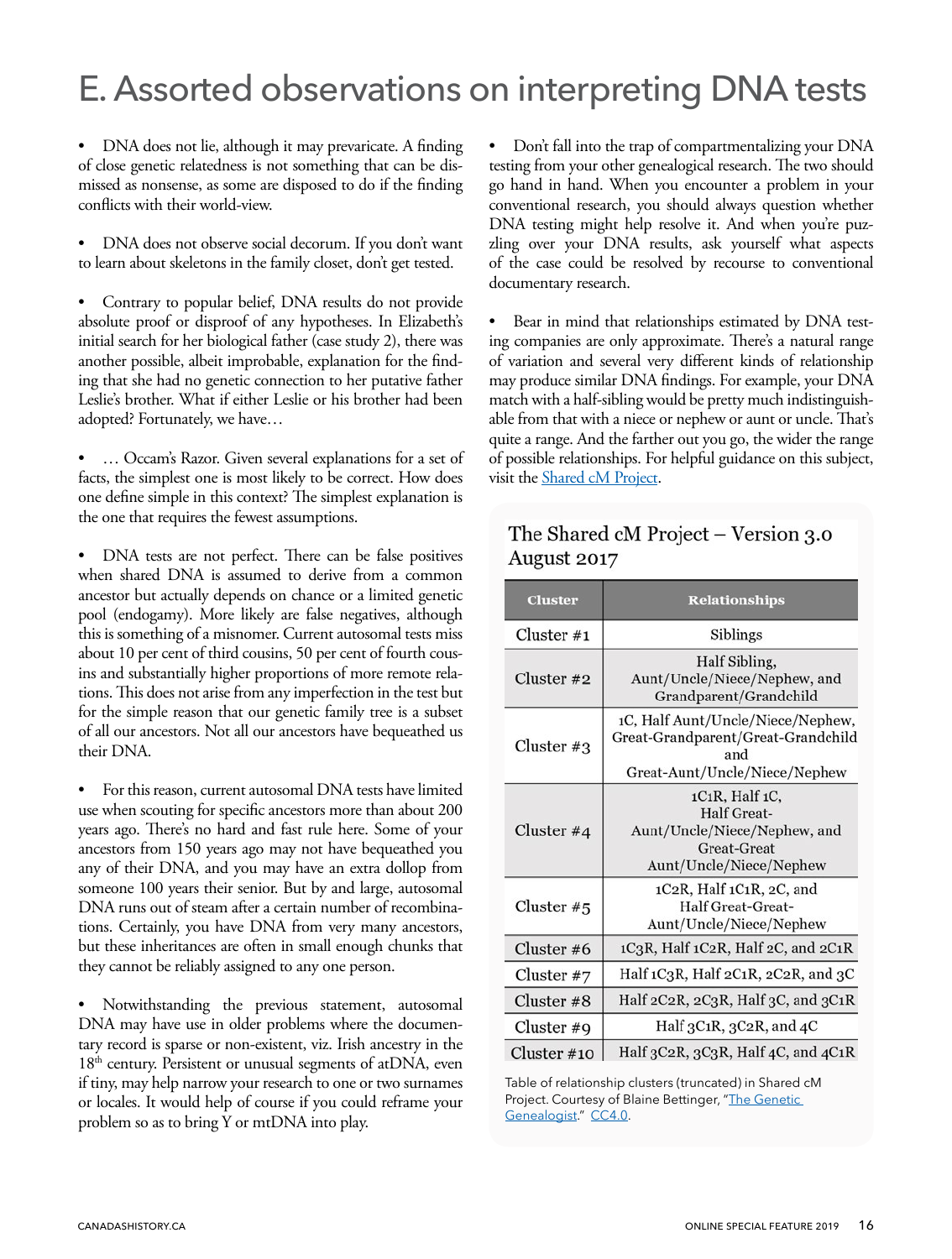<span id="page-16-0"></span>• Even full-time professional geneticists have difficulty keeping up with all the developments in the field, so you shouldn't feel inadequate if you find this all overwhelming. My top pieces of advice are: spend a lot of time poking around on the [ISOGG Wiki](https://isogg.org/wiki/Wiki_Welcome_Page); join a DNA working group, either online or in your community if one exists; [follow one or more genetic](#page-17-0) [genealogy bloggers.](#page-17-0)

Make provision in your will for who will serve as the custodian of your genetic genealogy information. If you do not do so, your test results could pass eternity in electronic limbo of no use to anyone.

## Analyzing DNA matches at Ancestry and elsewhere

The conventional first step with all testing companies is to search among your matches for people who share ancestral surnames and locations. Very often with Ancestry, this technique alone will be sufficient to make breakthroughs. It does, after all, boast 60 per cent of the total number of autosomal tests conducted to date.

To resolve mysteries at companies other than Ancestry, the focus is on matching segments of DNA via tools such as chromosome browsers (offered by all companies except Ancestry), as well as third-party utilities like those provided by GEDmatch, DNA Painter and others.

The goal is to achieve some or all of the following objectives, which can lead to identification of specific relationships and shared ancestors:

- identify the ancestral origin of each segment of your DNA (preferably at least as far back as your four grandparents)
- reconstruct the genomes of your parents and grandparents, to the degree possible, not only from your tests, but also those of other close family members
- categorize your matches by the DNA segments they share with you and therefore the quadrant of your ancestry (i.e., grandparent) where your trees overlap
- build sets of matches who share overlapping segments with each other and who are thus all interrelated

Combine these insights about who is related to whom with conventional genealogical research, and you are well on your way to discovering the common ancestors you share with your matches.

Ancestry's approach is dramatically different. The company believes that if testers provide their most complete family trees linked to their DNA test results, Ancestry algorithms can yield spectacular results when applied across their huge database.

Consider "DNA circles," i.e., webs of testers identified by Ancestry as connected by overlapping DNA and family trees. "Genetic communities" are groups of testers "who likely descend from a population of common ancestors," whether through continuous residency in a localized area or a shared past migration. Either of these tools could provide in a moment the breakthrough you need to resolve a longstanding genealogical conundrum.

Metaphorically, Ancestry doesn't want you to have to learn to fly the plane—and there's a lot to be said for that if you're a busy person without the time to become an expert. But if you need to get to an out-of-the-way location, you won't be able to fly there on Ancestry. (Let's bail out of this metaphor right now before it crashes.)

In short both approaches have relative strengths. The ideal is to be sufficiently knowledgeable that you can switch effortlessly between them as circumstances demand.